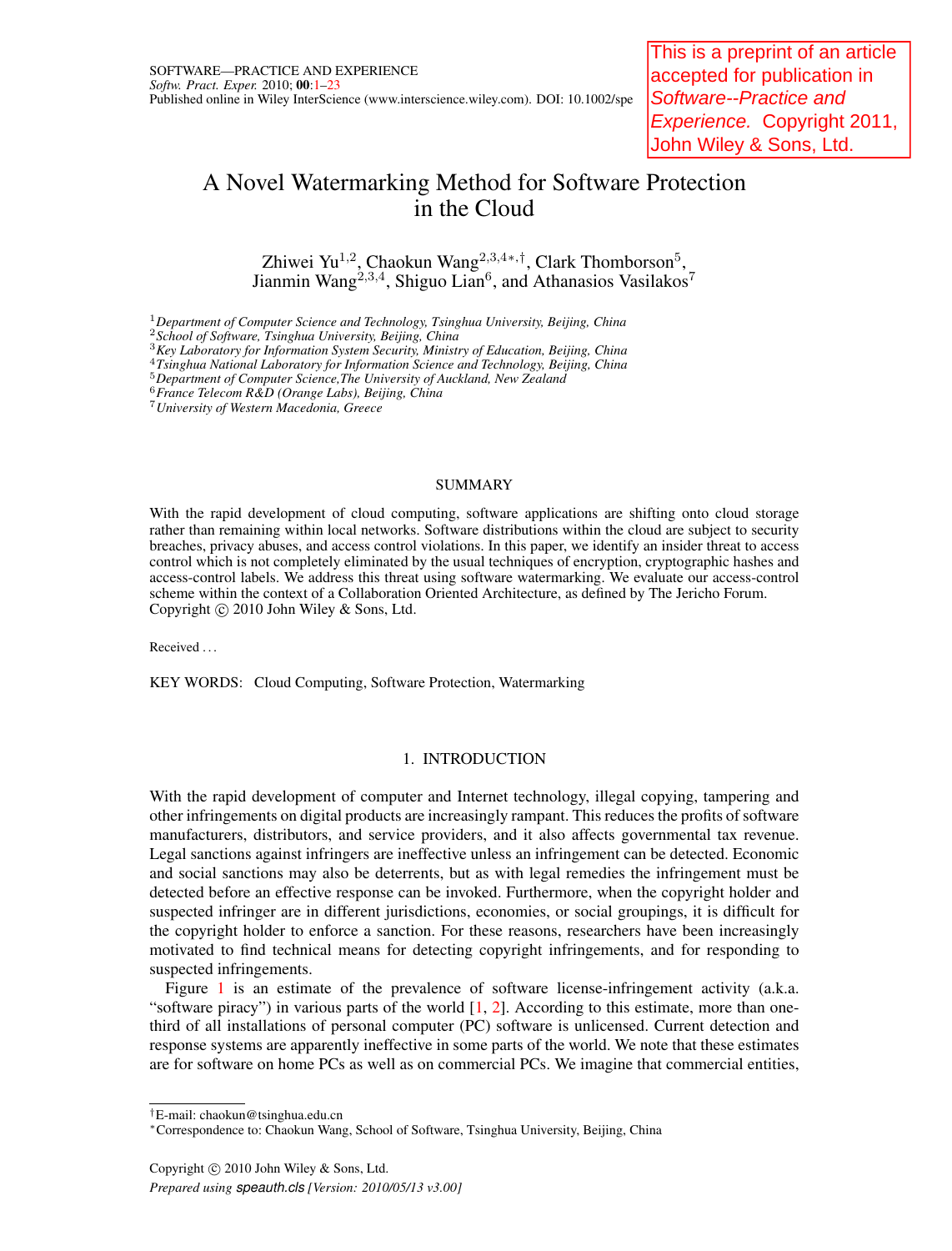

especially if they are reliant their reputation in overseas markets, would be very unlikely to use unlicensed software if infringements could be reliably detected and reported by some trusted entity.

In this article, we form a security model of the copyright-infringement problem by considering the security concerns of a pair of organisations who have agreed to collaborate through the cloud. One organisation provides software by uploading it to the cloud, and the other organisation uses this software after downloading it from the cloud. This is an IaaS (infrastructure as a service) cloud, because the organisations are using the cloud as a shared storage medium. In our concluding analysis, we also briefly consider an SaaS cloud, in which the software is run on cloud-based servers.

In the IaaS scenario, the outsider threat to software copyright could be effectively mitigated by encrypting the software under keys known to the two collaborating organisations. This mitigation of outsider threat will be complete if the keys are impossible to guess, if the keys are not revealed to outsiders, and if the decrypted software is developed and used on trustworthy platforms which are secure against eavesdropping attacks.

Insider threats are more difficult to counter. We can identify three classes of insider threat to software copyright, depending on the location of the insider. Insiders in the software-producing organisation may illicitly distribute the software for private gain or revenge. Insiders in the cloud infrastructure, and in the software-consuming organisation, are our other two classes.

When mitigating an insider threat, we must identify some trusted entity which will monitor or restrict the activities of the other (less trusted) insiders in the system. If our trust in the monitor is well-placed, the threat will be mitigated. If the monitor is untrustworthy (i.e. incompetent, inattentive, or venal), the insider threat will not be mitigated, and may even be exacerbated. This is a classical conundrum in security: "quis custodiet ipsos custodes" (who guards the guards)?

Advanced technology, such as modern cryptography, can lessen our dependence on the trustworthiness of human monitors, but we must rely on the trustworthiness of system designers, installers, maintainers, overseers, auditors, and any humans involved in the system's response to a detected abuse. These people are carefully hired and managed in a security-conscious organisation; however when one organisation provides copyright software to another organisiation, the first organisation must find some way to monitor the security arrangements of the second organisation.

In this article, we explore the following technical means for the monitoring of one organisation by another. It is well-accepted that each instance of copyright software should have a visible label in, say, XACML. We argue that copyright software should, in addition, carry an invisible label which is embedded using software watermarking. The invisible label, if it is not consistent with the visible label, is an indicator of an insider attack.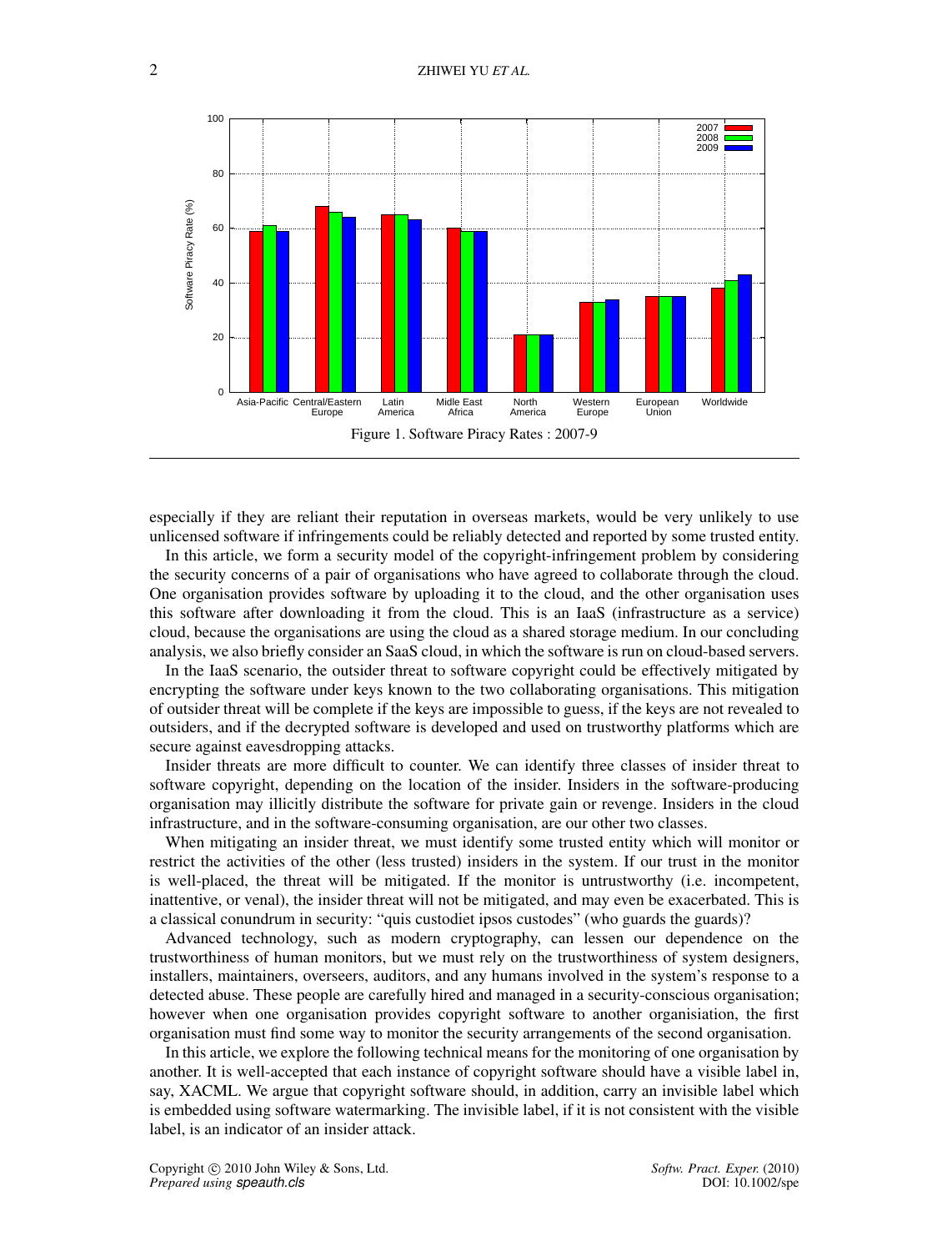In our analysis, we concentrate on insider threats in the software-using organisation. We also consider insider threats from the cloud. Insider threats in the software-producing organisation are certainly important, but our watermarking system is ineffective against such threats. Software producers must, we believe, employ traditional safeguards such as physical security, inspections, hiring practices, security policies, and education.

We argue that the cloud is an appropriate location for a trusted entity which would mitigate insider threats in software-using organisations. The cloud has great powers of observation and control, with respect to the services and infrastructure it provides to its clients. The cloud must be trusted by our two organisations to deliver its store-and-forward service infrastructure with high availability and reliability, for otherwise the organisations would use more traditional methods for their software logistics. Here we suggest that the cloud, in order to be more fully trusted for software sharing, should offer an additional pair of services, that of embedding and detecting watermarks.

Others, notably the Cloud Security Alliance [3], have already argued that the cloud must be trusted, for otherwise it will not be used. Furthermore, the cloud must be trustworthy in all relevant ways, for otherwise it will be abandoned as soon as its security defects become manifest. Each organisation must make its own determinations of what aspects of the cloud should be trusted. The Cloud Security Alliance suggests asking the following six questions during a security assessment.

- How would we be harmed if the asset became widely public and widely distributed?
- How would we be harmed if an employee of our cloud provider accessed the asset?
- How would we be harmed if the process or function were manipulated by an outsider?
- How would we be harmed if the process or function failed to provide expected results?
- How would we be harmed if the information/data were unexpectedly changed?
- *•* How would we be harmed if the asset were unavailable for a period of time?

Our focus in this paper is on the first of these questions: mitigating the threat of improper publication.

We are not aware of any IaaS cloud which is currently providing a detection service for improper publications of cloud-based assets. This may be because software watermarking is still an immature field. Accordingly, in this article, we provide some experimental evidence of the feasibility of software watermarking in the cloud. When preparing the current version of this article during the reviewing process, we discovered that other researchers have recently come to a similar conclusion: that the cloud is an attractive place to install an insider-threat detection mechanism based on watermarking [4, 5].

We claim three contributions in this paper. Firstly, we develop a model of insider threat for cloudmediated collaborations involving the sharing of software. Secondly, we argue that this threat is inadequately mitigated using traditional techniques of (visible) security labelling and encryption, and we show how invisible (steganographic) labelling can improve the chances of preventing or detecting an illicit distribution. Thirdly, we implement a prototype of our scheme using the MapReduce programming framework and a "cloudlet". We use this prototype to evaluate our scheme in the context of the Collaboration Oriented Architecture [6] specified by The Jericho Forum.

# 2. RELATED WORK

## *2.1. Existing Security Measures in the Cloud*

Infrastructural resources, platforms, and services are provided on-demand by dynamically provisioning hardware, software, and datasets in the cloud [7]. As a result, desktop computer users gain access to massive computational resources including databases, as well as a very wide range of networked services. However each new resource, each new platform, and each new service offers risks as well as benefits [3].

Security defects in the cloud have already caused significant problems for business and government. In 2009, social bookmarking site ma.Gnolia experienced a server crash that resulted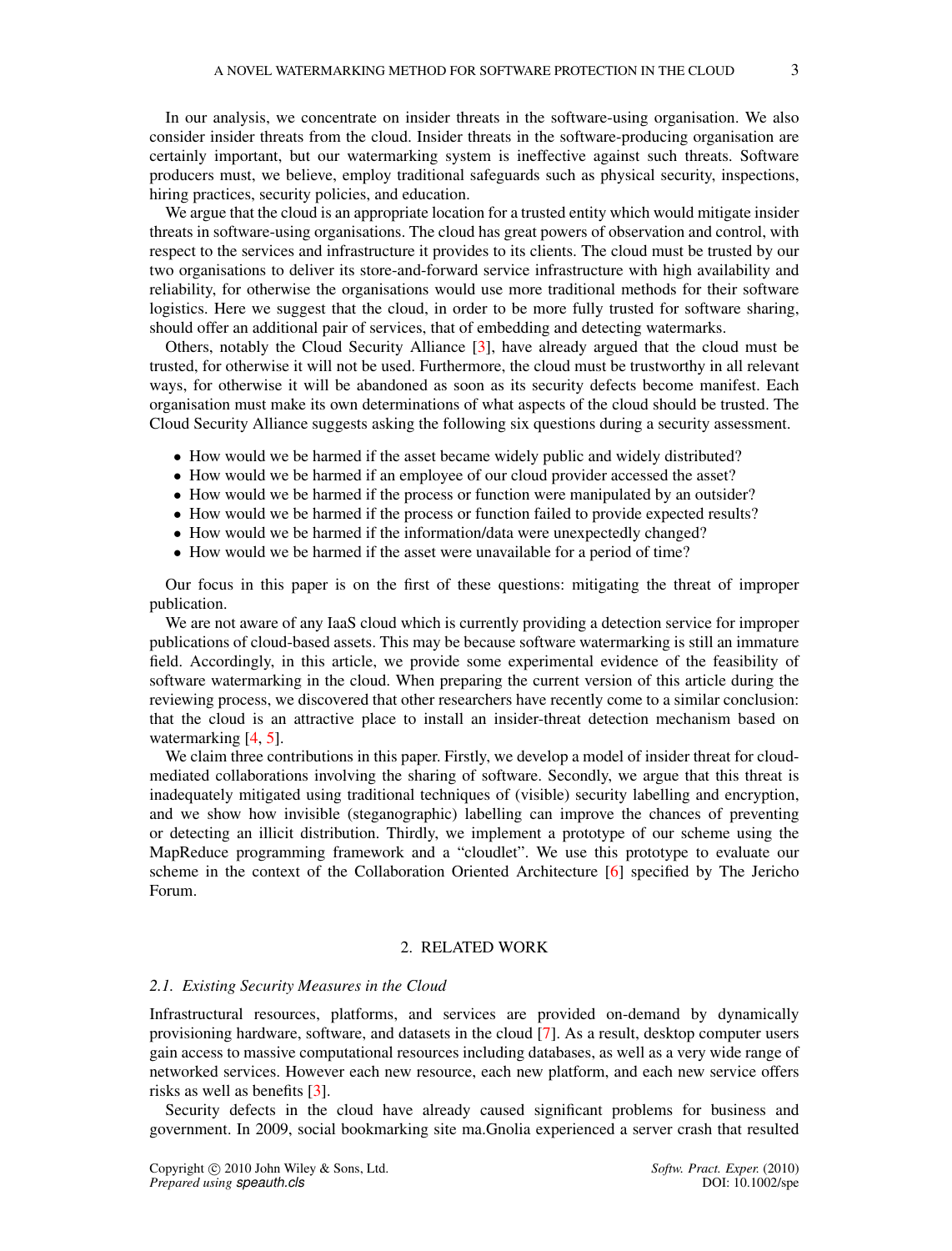in massive data loss, eventually causing the service to shut down forever. In 2008, a survey of 244 IT executives, CIOs and line-of-business colleagues revealed that security was the topic of greatest concern regarding their companies' use of IT Cloud Services, with 75% indicating that security was a significant or very significant issue that must be addressed before mainstream adoption [8]. The other issues polled were performance  $(63\%)$ , availability  $(63\%)$ , ease of integration  $(61\%)$ , insufficient ability to customize (56%), cost (50%), difficulty of bringing it back in-house (50%), regulatory requirements (49%), and not enough major suppliers (44%).

The first lines of defense in the cloud, as in any computer system, are strong encryption and digital signature in a carefully implemented and well-maintained system of access control. Nontechnological methods such as education and legal remedies are also important [9, 10]. In the cloud, virtualised servers are generally used to limit the damage that can be done by rogue programs.

Hwang examines three major commercial cloud platforms for their security vulnerabilities: Google Cloud Platform, IBM Blue Cloud, and Amazon Elastic Cloud [11]. He recommends the use of reputation systems to keep track of security breaches at all levels of the cloud application stack. Our scheme for software watermarking would be consistent with this approach, for it would provide a way of detecting breaches.

|                   | <b>Threats in the Cloud</b>        | <b>Countermeasures</b>                     |  |  |
|-------------------|------------------------------------|--------------------------------------------|--|--|
|                   | <b>Inadvertent Disclosures</b>     | Alerts, Education, Training                |  |  |
| <b>Insiders</b>   | Intended Abuses                    | Encryption, Authentication, Authorization, |  |  |
|                   |                                    | Digital Signature, Auditing                |  |  |
|                   |                                    | Encryption, Authentication, Authorization, |  |  |
| Secondary Users   | Unauthorized Distributions, Abuses | Digital Signature, Firewalls and Network   |  |  |
|                   |                                    | Service Management, Watermarking           |  |  |
|                   |                                    | Encryption, Authentication, Authorization, |  |  |
| <b>Outsiders</b>  | <b>Unauthorized Accesses</b>       | Digital Signature, Firewalls and Network   |  |  |
|                   |                                    | Service Management, Watermarking           |  |  |
| Non-human Factors | Software and Hardware Failures     | Software Management, System                |  |  |
|                   |                                    | Vulnerability Analysis                     |  |  |

Table I. Summary of Disclosure Threats and Corresponding Security Measures (after [12])

Rindfleisch [12] identifies three types of disclosure threats and their principal countermeasures. In Table I, we augment his analysis by including a fourth threat of non-human factors, such as failures or bugs in software and hardware. We also mention some additional technologies, such as encryption and watermarking, that can be used as countermeasures. Here, outsider intrusions are defined as unauthorized accesses, either through the network or through physical attack. Outsider threat agents are angry customers, vindictive former employees, competitors, and thieves. Insiders may inadvertently release data, they may be curious, they may be bribed, or they may be greedy enough to betray the trust placed in them by their organisation. In our threat model, insiders are employees of the software-producing organisation, of the cloud service provider, and of the firm(s) who act as security auditors. A second tier of insider, represented by the software-consuming organisation in our threat model, are called "secondary users" in Rindfleisch's article. These semi-trusted threat agents can be controlled by a digital rights management system such the one described here, with oversight by external auditors and cloud service providers to lessen the threat of a disclosure abuse that is sanctioned by the software-consuming organisation.

To gain further insight into insider threats, we analysed three yearly reports [13] from the Identity Theft Resource Center of the United States. This non-profit organisation collates media reports from credible sources, and notification lists from state governments, regarding inadvertent or malicious breaches of personal identifying information. In accordance with U.S. Federal guidelines, they define a breach as "an event in which an individual name plus Social Security Number (SSN), driver's license number, medical record or a financial record/credit/debit card is *potentially* put at risk – either in electronic or paper format." In 2009, 458 breaches were reported, potentially exposing 222 million records. For 35% of the recorded breaches, no information is available (publicly) regarding how the breach occurred. The other breaches are caused by Hacking (20%),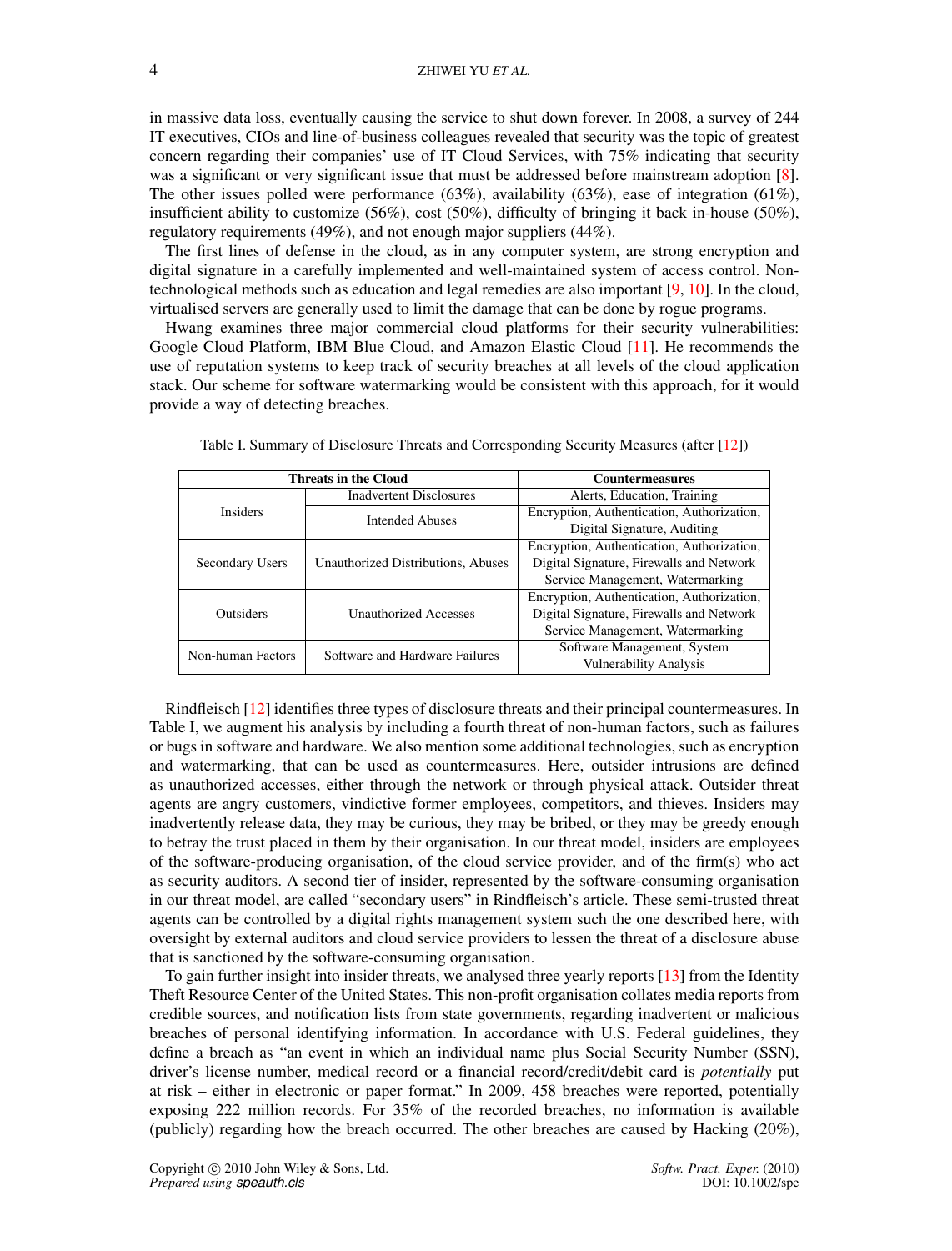

Insider Theft (17%), Data on the Move (16%), and Accidental Exposure (12%). In Figure 2, we plot insider threat percentages by industry category and year. According to this data series, insiders are a significant and growing threat. In almost all cases, the exposed data was unprotected by strong technical means such as encryption. Subcontractors (secondary users) were responsible for about 10% of the reported breaches, and for about half of the total number of records released.

To summarise: businesses and governmental agencies should be concerned about insider threats, and also about disclosure threats from subcontractors and other semi-trusted second parties. Providing adequate security is difficult, even for a security-conscious organisation. This implies a market demand for cost-effective, easy to use, and trustworthy offerings of of "security as a service". The access control scheme proposed in this paper is a step in this direction.

#### *2.2. Principles of Watermarking*

We use definitions and notation from Collberg, Thomborson, and Zhu [14, 15, 16]. Let **P** denote the set of programs that are accepted by our watermarking system, W the set of watermarks for this system, and  $\bf{K}$  the set of keys. A watermark is a message of bits expressed by 0 and 1 with a finite length  $\geq 0$ .

## Definition 1 (Embed Function)

$$
Embed: P \times K \times W \to P'
$$
 (1)

The watermark-embedding function *Embed* is used to insert a watermark into a program. For  $P \in \mathbf{P}, K \in \mathbf{K}$  and  $W \in \mathbf{W}, P' = Embed(P, K, W)$  is called a watermarked program. The program *P* is called the original program corresponding to the watermarked program *P ′* .

#### Definition 2 (Extract Function)

$$
Extract: P' \times K \times W \to W \tag{2}
$$

We use an *Extract* function to retrieve the watermark from a watermarked program, to verify the ownership of the software. Ideally, our extractor will have no false negatives, i.e. it will always retrieve a watermark that was embedded by our *Embed* function. This desiderata is formally expressed as follows.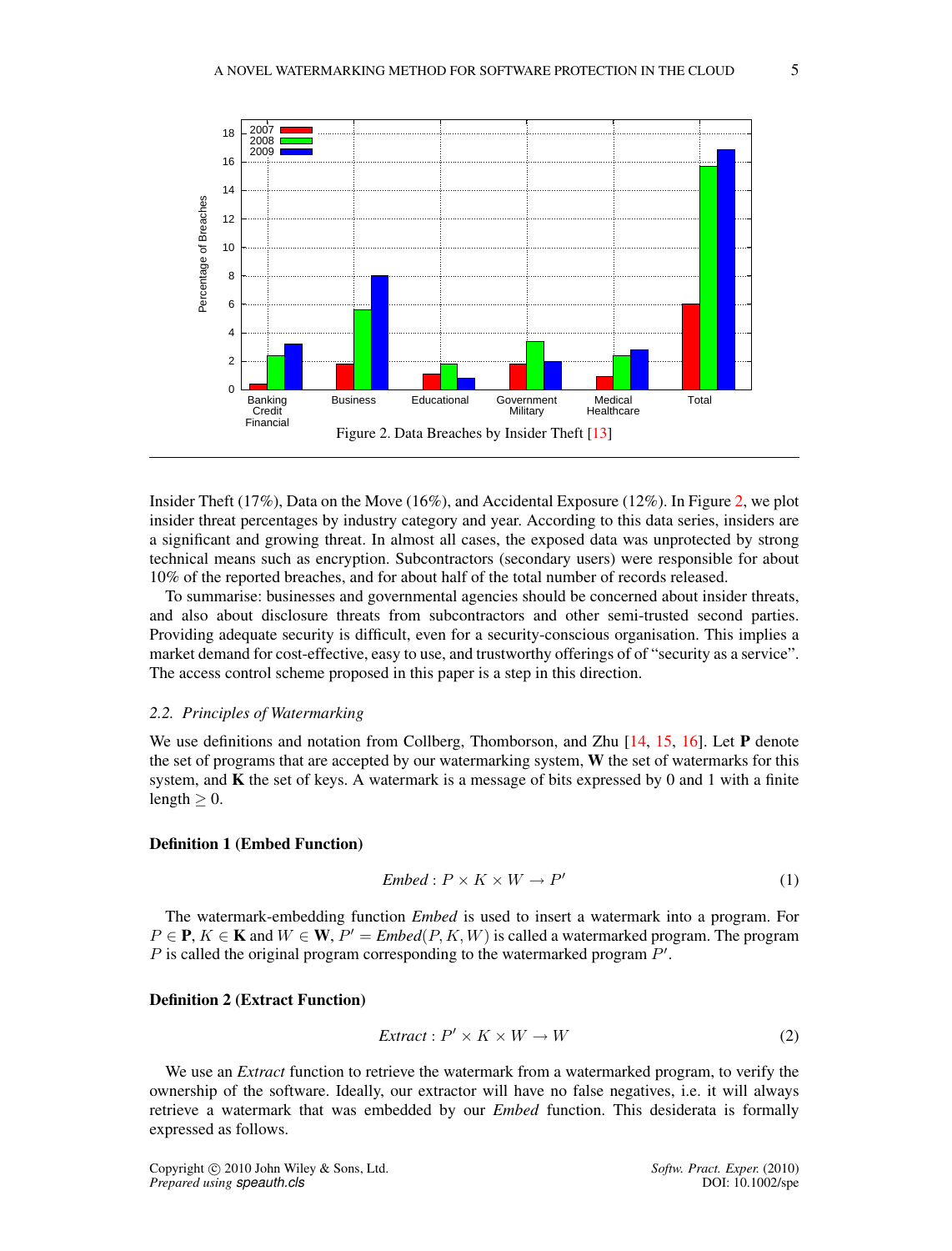# *∀P*  $\in$  **P**,  $\forall K \in$  **K**,  $\forall W \in$  **W** : *Extract*(*Embed*(*P, K, W*)*, K*) = *W*

In practical settings, false negative (FN) errors arise for a variety of reasons, including imperfections in the watermark embedding and extracting algorithms, or adversarial modifications to a watermarked program *P ′* . When reporting a false-negative rate (FNR), it is important to specify the test conditions. In particular, if a collection of watermarked programs is modified by a wellinformed and well-resourced attacker, the observed FNR will be much higher than in tests where *P ′* is randomly modified or is unchanged.

False positives (FP) are a second form of error, unavoidable in most practical settings. Occasionally a spurious watermark is extracted from an unwatermarked program, because of algorithmic imperfections or a clever attacker's ability to mimic our *Embed* function. A nonadversarial false positive rate (FPR) can be measured in a reproducible fashion, if the test conditions are carefully specified.

Adversarial FP and FN rates are highly variable, depending greatly on the skill and knowledge of the attackers. In practice, tiger teams composed of skilled hackers are used to assess the security of complex systems. These assessments do not produce accurate predictions of FPR and FNR for the system, but they usually uncover some vulnerabilities which can be incorporated into its risk assessment.

When severe vulnerabilities are discovered, a system may be abandoned, redesigned, or tolerated as-is, depending on the estimated cost-effectiveness of the mitigations for the vulnerabilities. For example, despite many costly mitigations over many years, the credit card system is still vulnerable to many types of abuse. The total cost of credit card fraud to U.S. issuers was \$1.3 billion in 2007 [17]. That year, online merchants and consumers lost an estimated \$15 billion to card-related frauds. This fraud rate – approximately 1% of the total value of credit card transactions – is apparently tolerable. Even higher error rates are tolerable in some applications, for example a false-negative rate of 10% in a fingerprint recognition system may be acceptable if it is used for logging into a laptop computer.

Practical watermarking processes exhibit a third type of error. A fail to mark error (FTM) arises when the output *P ′* of the *Embed* function is not semantically equivalent to the unwatermarked input program *P*, or if the embedding process produces an error message indicating it is unable to mark *P*. Analogous errors are called "failures to enrol" in biometric systems, whenever a biometric is not captured successfully and recorded properly for future use.

In a watermarking system, as in a biometric system, it is unacceptable to damage the underlying object *P*. Accordingly, only conservative, semantically-safe, transformations should be used when watermarking a program, and the embedding software should be very thoroughly tested. With such precautions, watermark embedders will be as trustworthy as optimizing compilers, and the fail to mark rate (FTMR) of the watermark system will be determined almost completely by the limitations of the embedding process. A well-designed watermark embedder will produce an error message, rather than a buggy  $P'$  or one with an unreadable or incomplete watermark, whenever it is unable to find enough "safe places" in *P* to embed all of the bits of *W*.

In Table II, we summarise many of the published algorithms for software watermarking. The algorithms are distinguished, in this table, by the type of changes made to the program during the embedding process, by whether the *Extract* function is "blind", and by whether the *Extract* process requires the program to be executed during the extraction or recognition process. As indicated in the table, most published algorithms embed a watermark by extending the semantics of the program, generally by adding code (E3 in this table). The earliest watermarking methods renamed variables or reallocated registers (E1), or rearranged code blocks (E2).

In a non-blind watermarking algorithm (B1), the extractor compares the watermarked program to a copy of the unwatermarked original program. Non-blind algorithms are generally infeasible if a large number of different programs have been watermarked. Accordingly, most researchers have concentrated on developing blind algorithms (B2).

In a static watermarking algorithm (R1), the watermark can be retrieved by analysing the watermarked code. This is preferable for performance reasons, however security may suffer. If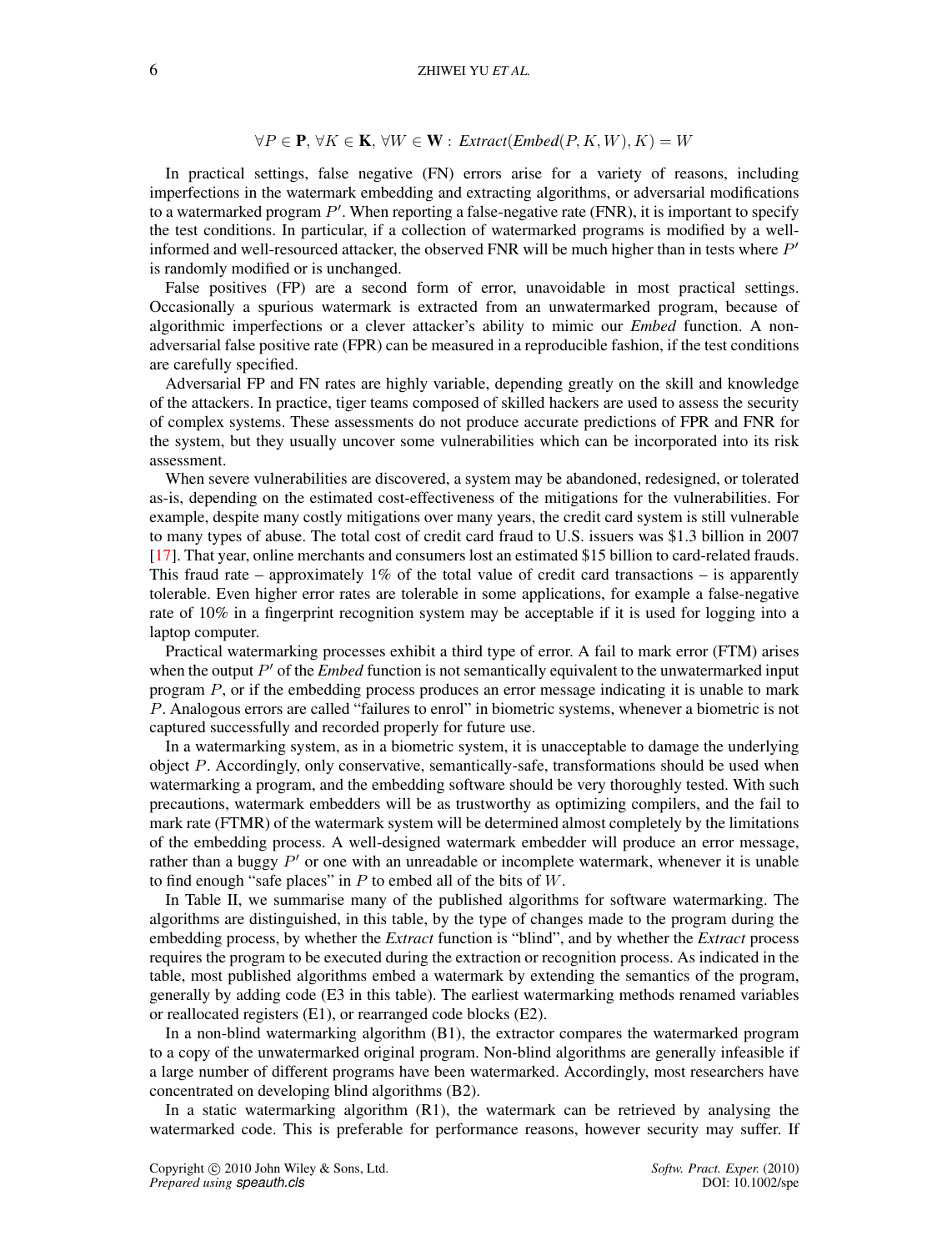|                                                                                           | <b>Embedding</b> |    |    | <b>Blindness</b> |           | Recognizing |                |    |
|-------------------------------------------------------------------------------------------|------------------|----|----|------------------|-----------|-------------|----------------|----|
| <b>Algorithm</b>                                                                          | E1               | E2 | E3 | B1               | <b>B2</b> | R1          | R <sub>2</sub> | R3 |
| <b>Register Allocation</b>                                                                |                  |    |    |                  |           |             |                |    |
| Davidson-Myhrvold                                                                         |                  |    |    |                  |           |             |                |    |
| Spread Spectrum                                                                           |                  |    |    |                  |           |             |                |    |
| Dummy Method                                                                              |                  |    |    |                  |           |             |                |    |
| Graph-Theoretic                                                                           |                  |    |    |                  |           |             |                |    |
| Opaque Predicates                                                                         |                  |    |    |                  |           |             |                |    |
| <b>Abstract Interpretation</b>                                                            |                  |    |    |                  |           |             |                |    |
| Semi-Dynamic Multiple                                                                     |                  |    |    |                  |           |             |                |    |
| Collberg-Thomborson                                                                       |                  |    |    |                  |           |             |                |    |
| Path-Based                                                                                |                  |    |    |                  |           |             |                |    |
| Thread-based                                                                              |                  |    |    |                  |           |             |                |    |
| Abbreviations: E1: Renaming, E2: Reordering, E3: Extend program semantics; B1: Non-blind, |                  |    |    |                  |           |             |                |    |
| B2: Blind; R1: Static, R2: Semi-dynamic, R3: Dynamic.                                     |                  |    |    |                  |           |             |                |    |

Table II. Summary of Watermarking Algorithms [18][19]

the attacker can recognise the coding sequences that are indicative of a watermark, they may be able to modify or remove it. For this reason, static watermarking algorithms should employ a very large coding dictionary, or some other method of introducing a high degree of diversity in the watermarked code (such as a randomly-selected series of obfuscating transformations), so that pattern-matching attacks are infeasible. Robust error-correcting codes are also important, so that the watermark string is still recognisable if many of its bits have been modified by a partially-successful attack. The watermark may be encrypted, to make it more difficult for the attacker to determine whether a randomly-selected watermark extracting algorithm and key are the correct choices.

In a dynamic watermarking algorithm (R3), the watermark is extracted by examining the dynamic state (in registers, stack, heap, or memory) when the watermarked code is executed with a secret input. An intermediate approach, called semi-dynamic watermarking, hides a program in the watermarked code during the embedding process. The watermark is exhibited by this hidden program, whenever it is extracted and then executed. Semi-dynamic and dynamic watermarks rely in part, for their security, on a static analysis being unable to predict exactly what a program will do. Furthermore, some dynamic properties of the code, such as its data structures and the locking behaviour of its threads, are resistant to the standard techniques of code obfuscation – because safe obfuscators can only adjust code properties which can be statically analysed. Despite their security advantages, dynamic watermarks are infeasible in some applications, due to the greater computational resources required for a dynamic extraction in comparison to a static extraction.

Most academic research into software watermarking has been conducted on Java source or Java bytecode, due to its platform independence and its amenability to static analysis. However, the techniques listed in our table could be applied in any modern programming language.

## 3. SECONDARY USER THREATS IN COLLABORATIVE CLOUD COMPUTING

It has been claimed that "agent-based models enable richer descriptions and analysis techniques about Internet-based environments, especially ones involving intelligent agents" [20]. We have successfully used an agent-based modeling technique [21] to analyze steganography threats in VoIP [22]. In this section, we exploit this technique to analyze the threats to the software collaborations in the cloud.

We start by exploring the nature of collaboration for corporates, non-profits, and governmental agencies. The OCLC, a non-profit organisation representing 72,000 libraries in 170 countries and territories, describes the collaborative landscape as follows.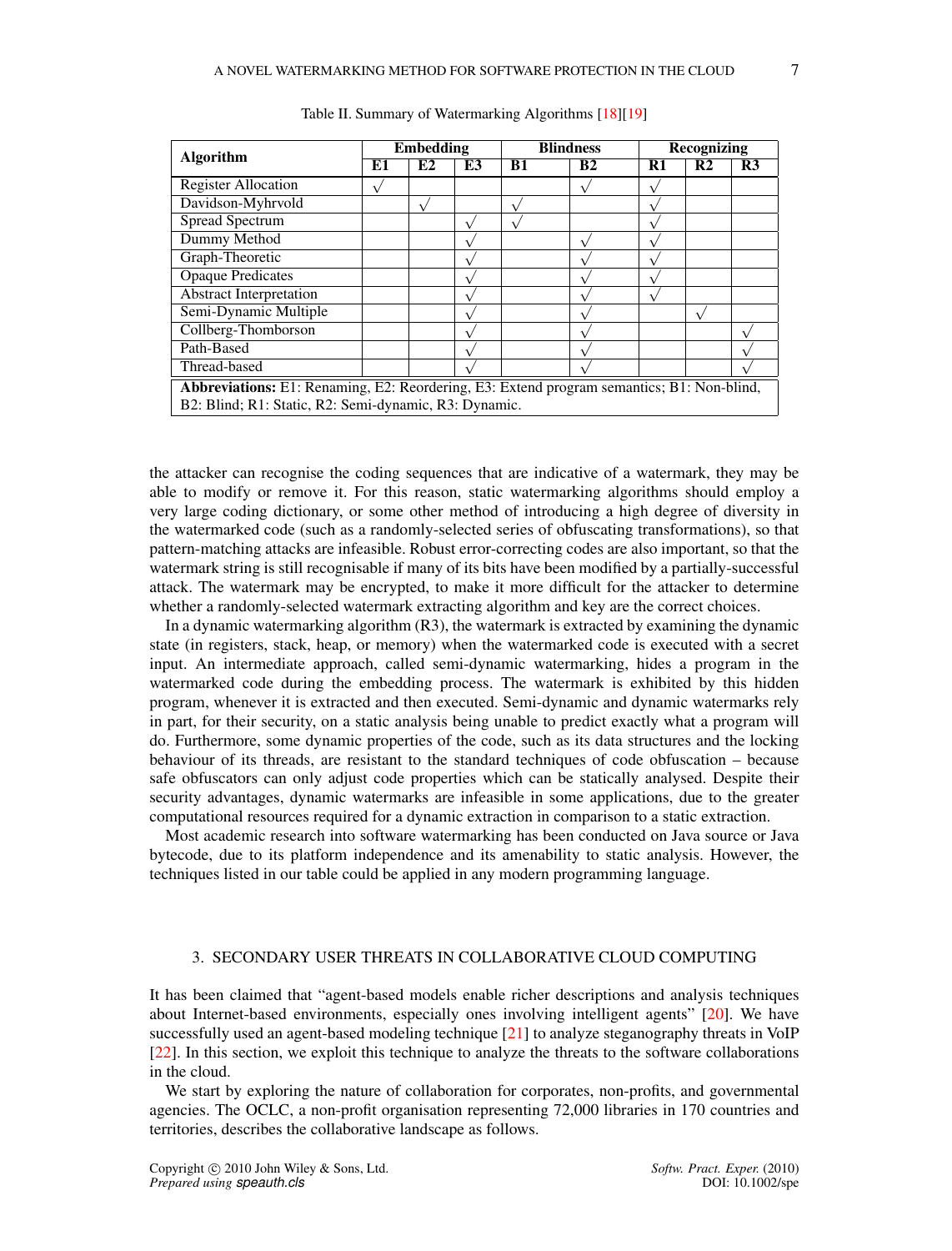

Figure 3. Secondary User Threat Model for Software in the Cloud

From the perspective of a large institution (e.g., a university campus) with many units (e.g., libraries, archives, and museums), incorporating collaboration into the underlying work culture is foundational to realizing that institution's potential and achieving its mission... none of the collaboration contexts (local, group, or global) is inherently better than the other... Within any of these three contexts, the collaboration can be very shallow or very deep... In transformative collaborations, participants find efficiences that free up time and resources to focus on the things they do best [23].

We take, as a case in point, a March 2010 press release from Swedish telecom operator TeliaSonera and network equipment supplier Cisco. According to this press release, these companies are now collaborating on the provision of cloud computing services to business customers. They currently offer cloud-based conference and services to integrate video, telephony, chat and file sharing. They intend to expand the cooperation with more offerings in the future.

Technical details of this venture are not available to us, however for definiteness we assume that Cisco and TeliaSonera are planning to use some EC2 cloud services from Amazon [24]. In particular, we assume that Alice is a software developer at TeliaSonera, that Bob is authorised by Cisco to use Alice's software, and that Alice and Bob are communicating via EC2. The blue arcs in the diagram indicate a controlling relationship. For example, TeliaSonera controls Alice through her employment contract, and also (we presume) by rewarding and punishing some of her observed activities. Bob is under the control of TeliaSonera, but he is not under the direct control of Cisco nor of Amazon. Control is not absolute in our diagram: agents may perform activities without alerting their controller. Accordingly, Bob may be able to on-sell a copy of Alice's application for private gain. This threat is depicted in Figure 3, and consists of the four phases listed below.

- Phase 1: Alice logs into EC2, uploading a software application (confidential to TeliaSonera) to the cloud in order to cooperate with Cisco employee Bob.
- Phase 2: Bob logs into EC2, obtaining an authorised copy of Alice's application. Amazon is ultimately in control of all login sessions; formally, in our model, Bob's login session is an alias of an actor that is controlled by Amazon.
- Phase 3: Bob modifies the visible label on Alice's application, using obfuscation to transform the code so that a code comparison using  $\text{diff}$  would not reveal its origin. The new label on the application indicates that it belongs to Bob, in his private capacity as a "moonlighting" software developer. In a detailed model, Bob has two aliases: as an employee under the control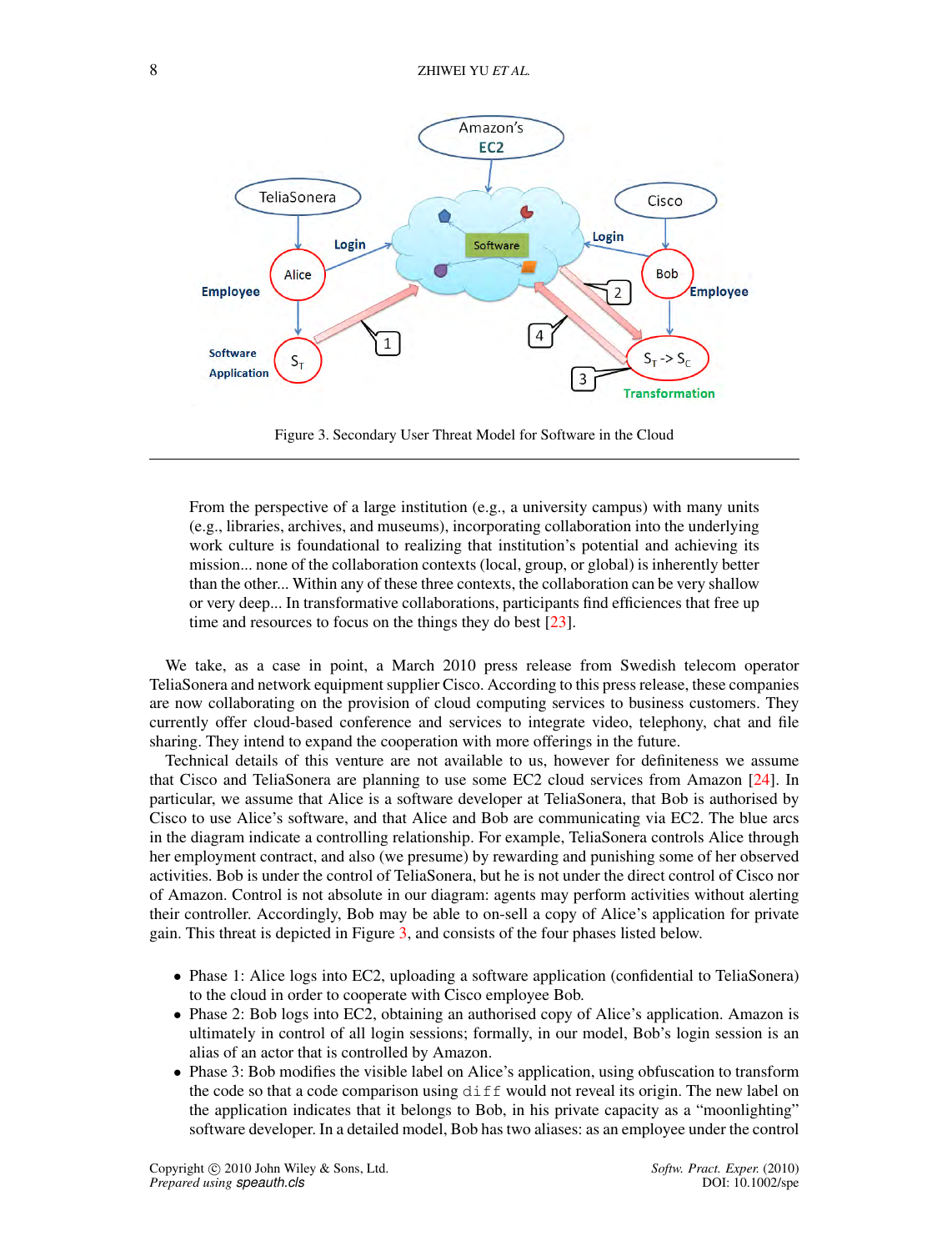of Cisco, and as a self-controlling moonlighter. We have suppressed aliases, for simplicity, when drawing Figure 3.

• Phase 4: Bob uploads the revised application to the cloud, in the hope of selling it to someone who would not be aware (or not care) that it actually belongs to TeliaSonera.

In our modelling technique, security goals are determined by human fears, and functional goals are determined by human desires. Any goal conflict is a threat to security or functionality [22]. In any insider threat, a single person has two aliases (e.g. "Bob the employee" and "Bob the moonlighter") with disparate goals. The security boundary for an insider threat is infeasible for anyone other than the threat agent to patrol completely, for it is essentially a mental firewall between two aliases (or roles) of the same person. Because Figure 3 depicts a threat from a secondary user, we can construct a security boundary between Alice and Bob by contrasting their desires and fears, and we need not consider Bob's desires and fears in his role as an employee of Cisco.

## Alice, as a trusted employee for TeliaSonera

- Desire: Maintain information security for TeliaSonera, in part for financial advantage and also as a matter of professional pride.
- Fear: The application I wrote for TeliaSonera may be improperly published, which may cost me my job and make me feel that I haven't met my professional obligations.

## Bob, as a threat agent in Cisco

- *•* Desire: I want to steal valuable software applications from TeliaSonera, for financial advantage.
- *•* Fear: My illegal behavior will be discovered, and I will be punished.

Access control in EC2 will effectively mitigate threats from outsiders, but it can not prevent Bob (as an authorised party from Cisco) from taking an illicit copy of Alice's application. If the access control provided by EC2, as configured by Alice, is not fine-grained, then many employees at Cisco will be able to access Alice's software. This generalised threat, from many agents at Cisco in addition to Bob, is mitigated by Cisco's information security policies and procedures. In particular, routine backups of Cisco's filesystems would, we presume, contain incriminating traces of Bob's nefarious activity. However these backups would be inspected only if someone at Cisco is, somehow, alerted to Bob's malfeasance.

To mitigate this secondary user threat, we must find an inexpensive, non-intrusive way to alert Cisco and TeliaSonera when Bob improperly publishes the application Alice supplied to him. Ideally, this alert should have no false-positives, i.e. it should raise no false alarms. It should have no false-negatives, i.e. it should raise an alarm even if Bob is clever about removing labels and obfuscating code. It should also be rapid, ideally raising an alarm so quickly that an immediate intervention (by Amazon) would effectively prevent Bob from on-selling the transformed code. In Section 5 of this paper, we will consider these technical desiderata in the context of the Jericho Forum's evaluation framework for Collaboration Oriented Architectures [6].

#### 4. THE PROPOSED WATERMARKING-ENHANCED CLOUD

We now explore the prospect of applying a watermarking process in the cloud architecture, with the goal of mitigating the secondary-user threat identified in the previous section.

#### *4.1. Architecture*

Cloud computing is generally considered to have three service models: Infrastructure as a Service (IaaS), Platform as a Service (PaaS), and Software as a Service (SaaS) [3]. Alice and Bob, in our threat model, are using a filesystem provided by an IaaS layer in a cloud. We recommend that they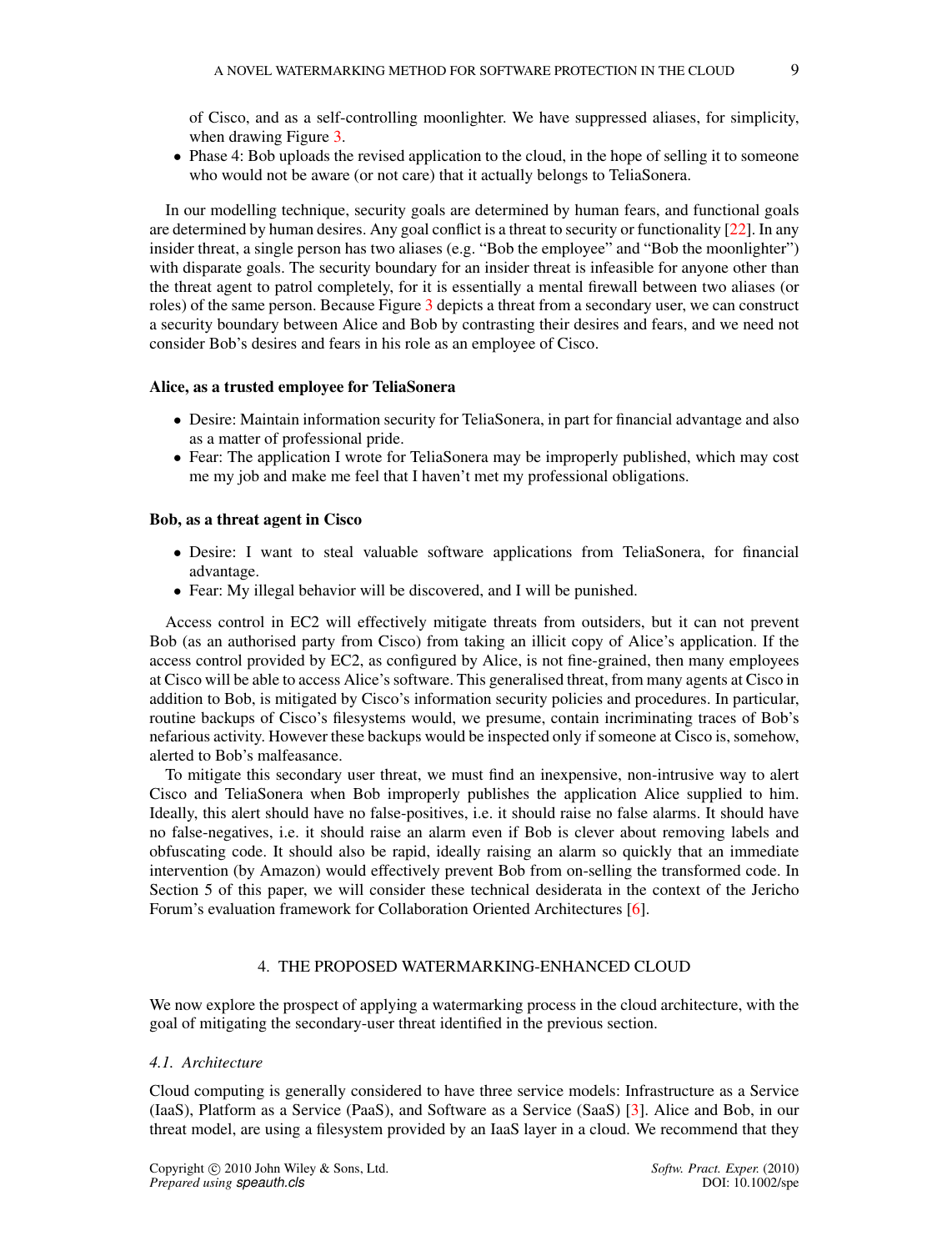

Figure 4. Watermarking Enhanced Cloud

shift to the watermark-enhanced SaaS depicted in Figure 4. For consistency with our prior model, we have assumed that Amazon's EC2 provides the underlying infrastructure. We then provide a watermarking service in a SaaS layer.

Our SaaS uses explicit (non-steganographic) security labels, in XACML, for most of its distributed digital-rights management services. However it also embeds watermarks, upon request from the uploader Alice, to mitigate the secondary-user threat from Bob. These watermarks must be robust enough to resist Bob's removal attempts. Furthermore, our SaaS inspects all uploaded files for watermarks. If Alice's watermark is detected in a file without an XACML label, or if her watermark string is found in a file that doesn't name her as an owner, then the SaaS provider will investigate the apparent misappropriation of Alice's software. Care must be taken, during the SaaS response to an alert, to consider the possibility of a false positive. The privacy and reputation of the suspected attacker cannot be compromised until the watermark reading is corroborated. However if Alice has only a few files bearing the same watermark, there will be only a few candidates to be inspected for similarity to the newly-uploaded code bearing her watermark but not her security label.

In our architecture, several components are highly trusted: the EC2 provider, the trusted IS infrastructure at the uploading enterprise (TeliaSonera), and the commmunication channels between EC2 and the collaborating enterprises. Cisco and Bob are partially trusted: they are assumed to be secure against outsider attack but are susceptible to secondary-user threats. The contractual terms of service between Cisco, TeliaSonera, and Amazon should reflect these levels of trust. By signing the contract, Cisco agrees to take responsibility if any file from TeliaSonera marked "for distribution only within Cisco" has been improperly distributed. Any alleged breach of contract will be investigated by trusted staff in all three companies, by examining logfiles and archival backups of corporate-controlled computers. The details of the response to an alleged breach is beyond the scope of this article. Instead, we concentrate on the difficult problem of detecting the breaches.

There are other, more complex, threats from secondary users than the one we study here. Of particular concern is that Bob might on-sell the modified software using some channel other than EC2, especially if he is aware that EC2 is embedding and detecting watermarks. We cannot hope to mitigate all important distribution threats from secondary users unless we enumerate all of the channels that Bob might use, and then find a way to limit his improper distributions on the most threatening of these channels. However if cloud computing becomes pervasive, then it would be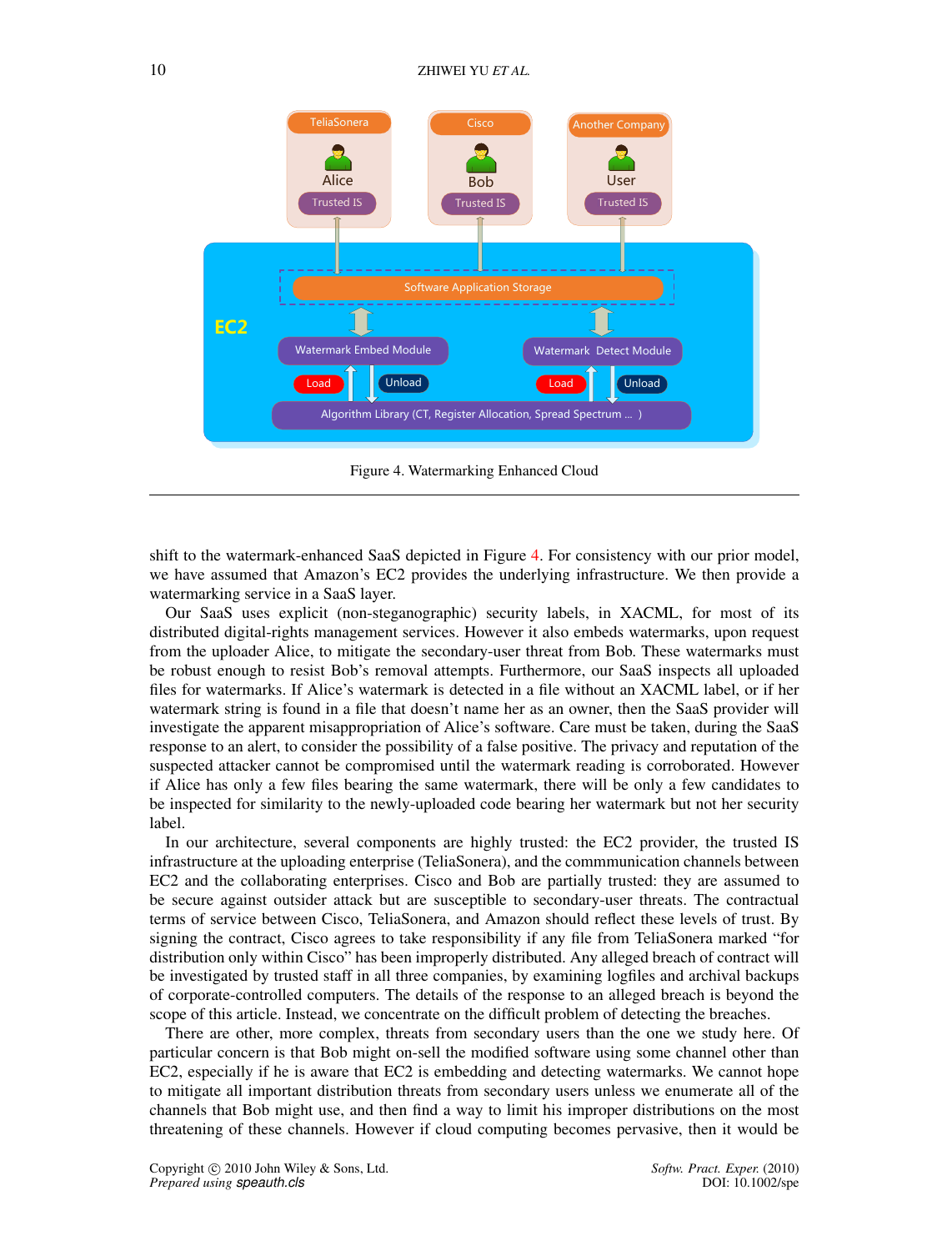in the financial interest of all reputable cloud service providers to collaborate with each other in their detections and responses to secondary user threats. Otherwise they will not be providing adequate information security to clients in disparate enterprises who are collaborating, and who have agreed to maintain the confidentiality and integrity of their sensitive collaborative exchanges. The contractual arrangement between Cisco and TeliaSonera should thus include a provision that neither should allow its employees to export collaboratively-shared files to any cloud which does not offer a compatible digital rights management system with a compatible watermark detector. Compliance with this agreement can be verified by security auditors. The secondary-user threat in our scenario is, in this respect, quite different to the threat of illicit distributions of MP3 files by consumers – because consumers, unlike Cisco and TeliaSonera in our scenario, have neither the resources nor the motivation to hire security auditors.

It is very important, in our architecture, to limit access to the watermark embedder. Bob cannot be allowed to embed arbitrary watermarks. Instead, the watermarks embedded by EC2 must indicate the employer of the person who requests a watermark. That is, we assume that TeliaSonera and Cisco both have secure processes for identity management, and for exporting their employees' identity credentials to EC2. If these processes are ever breached, then the secondary-user threat is a minor consideration; the primary problem, in such a scenario, is that these corporations are unable to reliably distinguish insiders from outsiders.

Some readers may be concerned about the high level of trust we are placing in EC2 and Amazon. TeliaSonera and Cisco would, we presume, not place this trust blindly. They might require Amazon to produce reports on its periodic security audits. They might, periodically, conspire against EC2 by enacting the Alice-Bob threat scenario, then see if an appropriate response is forthcoming from EC2. Finally, they might collaborate with many other potential corporate users of EC2 services, jointly selecting a security auditor which they mutually trust, and then requiring Amazon to open its EC2 facilities to inspection by this auditor.

Insider threats from within TeliaSonera are beyond the scope of this article.

We return now to our primary focus: the detection of an unauthorised distribution of software in a cloud by a secondary user. Figure 5 depicts the steps that should be taken by Alice and EC2, in order to detect a secondary-user distribution attempt by Bob.

- 1. Alice logs into EC2, uploading an access-controlled application *PL*. The explicit label *L* on this application indicates that it was created by TeliaSonera and is authorised for distribution only to Bob of Cisco.
- 2. EC2 watermarks  $P_L$ , producing  $P'_L$ .
- 3. Bob logs into EC2, obtaining an authorised copy of  $P'_{L}$ .
- 4. Bob attacks  $P'_{L}$ , by extracting its code  $P'$ , obfuscating it to  $Q'$ , and affixing a new XACML label *L ′* indicating that it was created by Bob of Moonlight Enterprises Ltd.
- 5. Bob uploads  $Q'_{L'}$  to the cloud.
- 6. The watermark detector in the cloud examines  $Q'_{L'}$ , discovering a watermark indicating that its rightful owner is TeliaSonera. This watermark is inconsistent with the explicit label *L ′* , causing EC2 to commence an investigation of the provenance of *Q′ <sup>L</sup>′* . EC2 will inspect and run *Q′* , to see if its code or functionality closely resemble any of its archival copies of code (including *PL*) that it watermarked previously for TeliaSonera.

#### *4.2. Watermarking Embedding and Detection*

In this section we discuss some practical considerations in the design of our watermark. We also describe our prototype implementation using MapReduce.

As discussed in Section 2 and as depicted in Figure 6, there are two stages in the watermarking process: embedding and detection.

In our architecture, the watermarking key *K* must be known to EC2, but should remain a secret from the adversary Bob – otherwise the key provides no security advantage. The key cannot be specific to the program being watermarked, otherwise EC2 would not be able to retrieve a watermark from an arbitrary program of unknown or dubious provenance, such as *Q′ <sup>L</sup>′* in our threat scenario.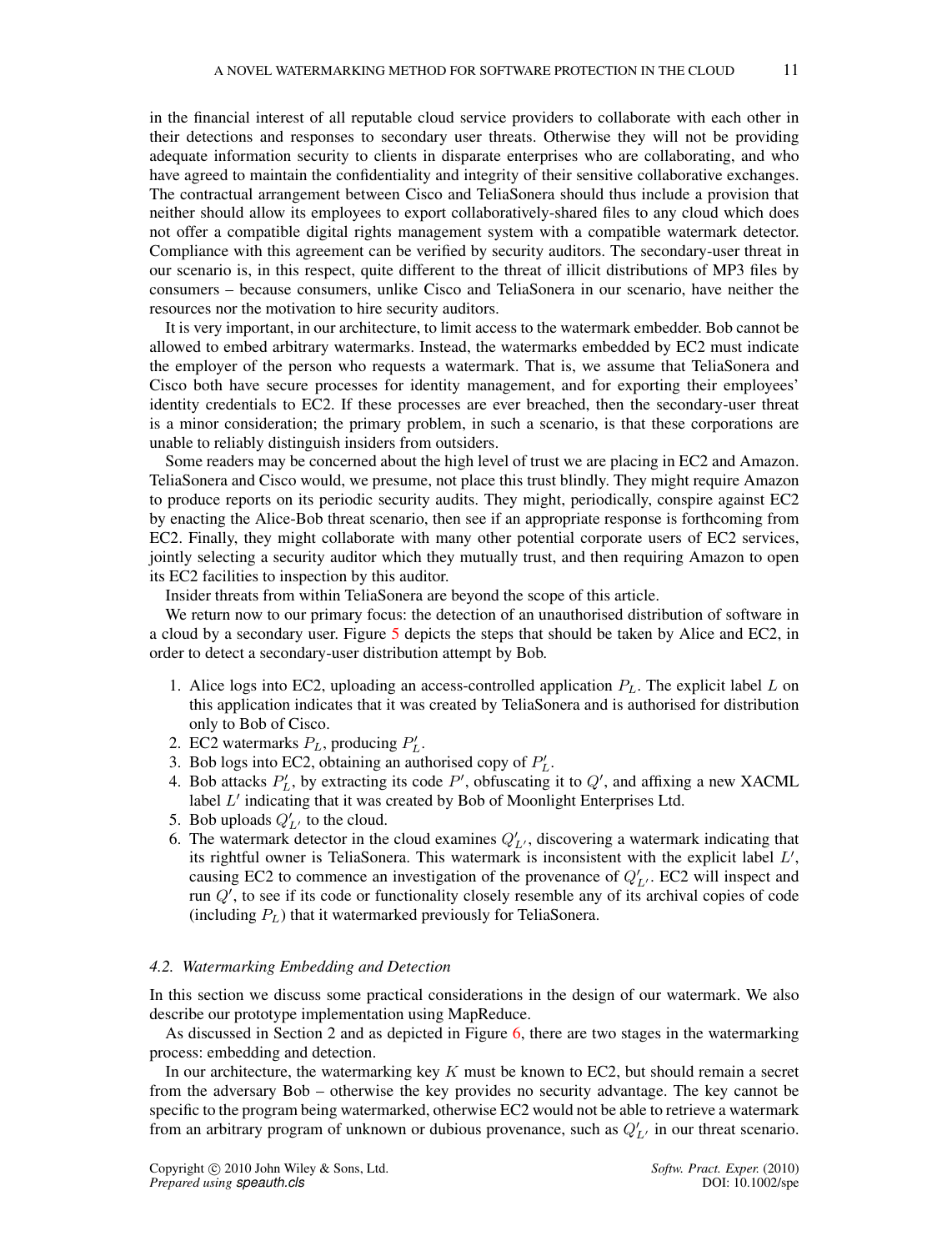

Figure 5. Watermarking Method for Software Protection in the Cloud



Figure 6. Watermark Embedding and Detection

This precludes the use of dynamic watermarks for which the keying is a secret input string for the program being watermarked.

The detailed design of *W* will vary, in practice, depending on the breadth of the distribution. However, the watermark string *W* must reveal the name of the company whose employee released it into the cloud: TeliaSonera in our example. Furthermore, to support an efficient investigation of an alleged infringement, watermarks should be diverse. If many software applications from a single company bear identical watermarks, then the investigator will have many previously-watermarked programs ( $P_L$  in our scenario) to compare with a program ( $Q'_{L'}$ ) of dubious provenance. An appropriate level of diversity could be obtained by incorporating information from the explicit XACML label on the program, such as the name of the company, Cisco in our example, which is authorised to access the software. The name (Bob) of the specific person who is authorised to access the software would also be appropriate, in cases where the release is to a single person. However if many people in Cisco are authorised to access the software, then including all information from *L* in a watermark would be inappropriate, for it would allow two employees of Cisco to collude by comparing their differentially-watermarked codes. Such a differential analysis will, in general, reveal clues about the *Embed* process to a highly skilled attacker.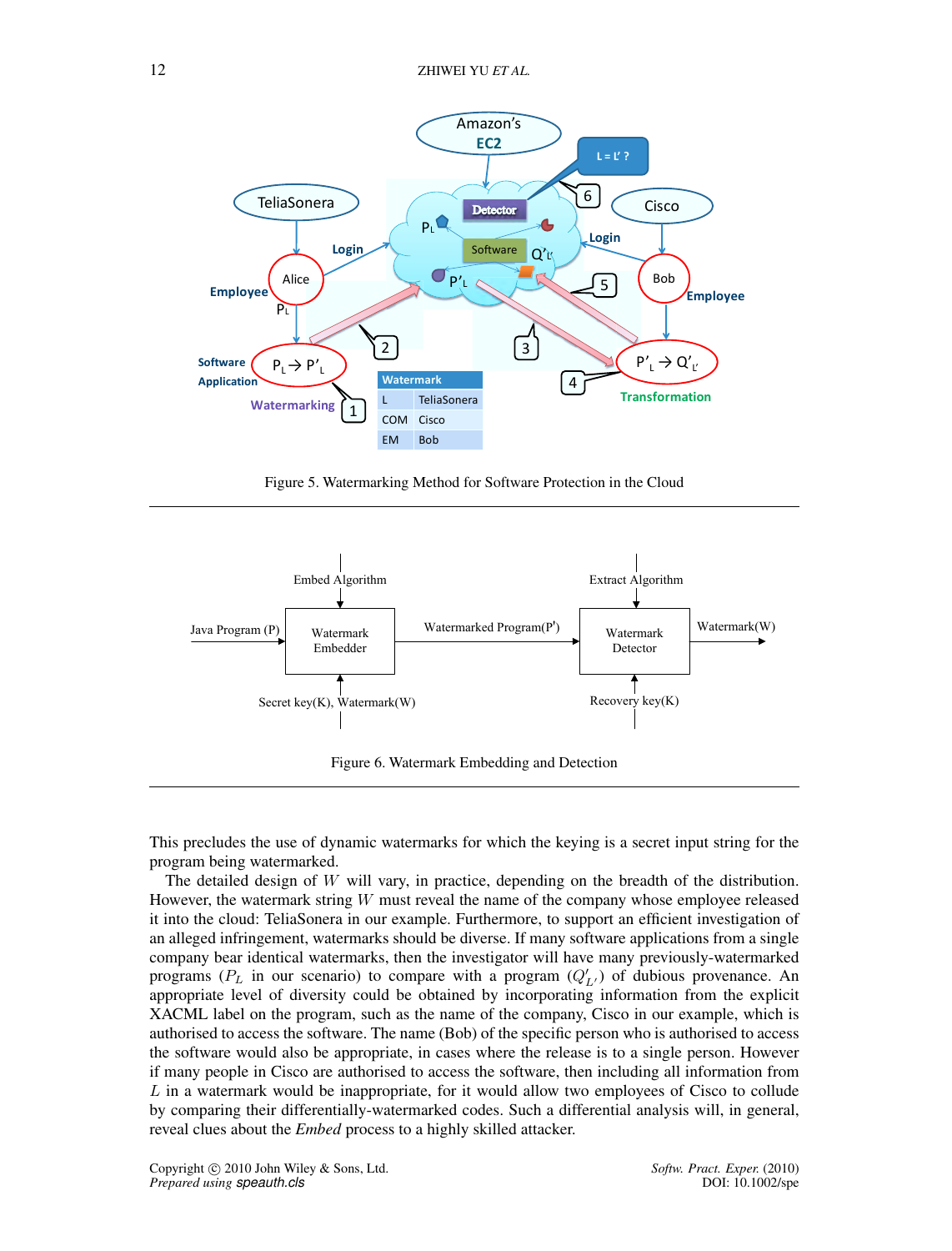

To mitigate the threat of a collusive attack, then, our modified EC2 will offer a watermarking service in which the same application will never be watermarked twice. Our watermarking service must retain archival copies of unwatermarked programs in any event, for their investigations, and duplicated requests can be detected efficiently by comparing hashes of the application code. Watermark strings should contain the name of the uploading company plus a serial number or date. They should be encrypted under a key known only to Amazon, so that the watermark is not susceptible to a known-plaintext attack by any attacker who doesn't know its decryption key.

Our modified EC2 will also offer a fingerprinting service. In this service, different watermarks are embedded for different authorised recipients. As with the watermarking service, the fingerprint string should be encrypted to mitigate known-plaintext attacks on the *Extract* function. The fingerprinting service will be more susceptible to collusive attacks than the watermarking service, but in the absence of successful collusion, the fingerprint will reveal the identity of the authorised recipient, thereby lessening the time and expense required in a forensic analysis to identify the guilty party.

Our prototype, described in the next section, fingerprints programs with the following information: the name *U* of the uploading company, the name *E* of the person who is authorised to retrieve the uploaded program, and the name *C* of the company who employs *U*.

## *4.3. Implementation in MapReduce*

As shown in Figure 7, we designed and implemented our prototype using Hadoop, an open source Java codebase. Hadoop provides a programming model for cloud programming called MapReduce. In this model, large workload is divided into many small fragments. The fragments are then distributed to slave nodes in the cloud. Each slave process executes a Map procedure on a single fragment. The fragmentary results are then combined into a final result, using a Reduce() function.

Our pseudocode, displayed in this section, indicates how we used MapReduce to embed and extract watermarks for 100,000 JAR files. Others have used the cloud to watermark a million or more images but, to the best of our knowledge, our prototype is the first to watermark Java programs in the cloud.

Our prototype includes a graphical user interface, on which a user (Alice) can submit an application for watermarking. The interface allows her to set relative priorities for the Efficiency, Security, and Data-Rate of the watermark. Our back-end will select an appropriate watermarking method, given the user's priorities. The priority given to data-rate is relevant only when a user attempts to embed a long watermark in a small application. A watermarking method with an unbounded data-rate can embed arbitrarily-long watermarks in small applications, with low security. By contrast, a watermarking method with a very low data-rate can embed only a few bits of watermark per kilobyte of code. A screenshot of our prototype interface is shown on the left side of Figure 8. Other parts of the figure illustrate our hardware configuration (four slave PCs and a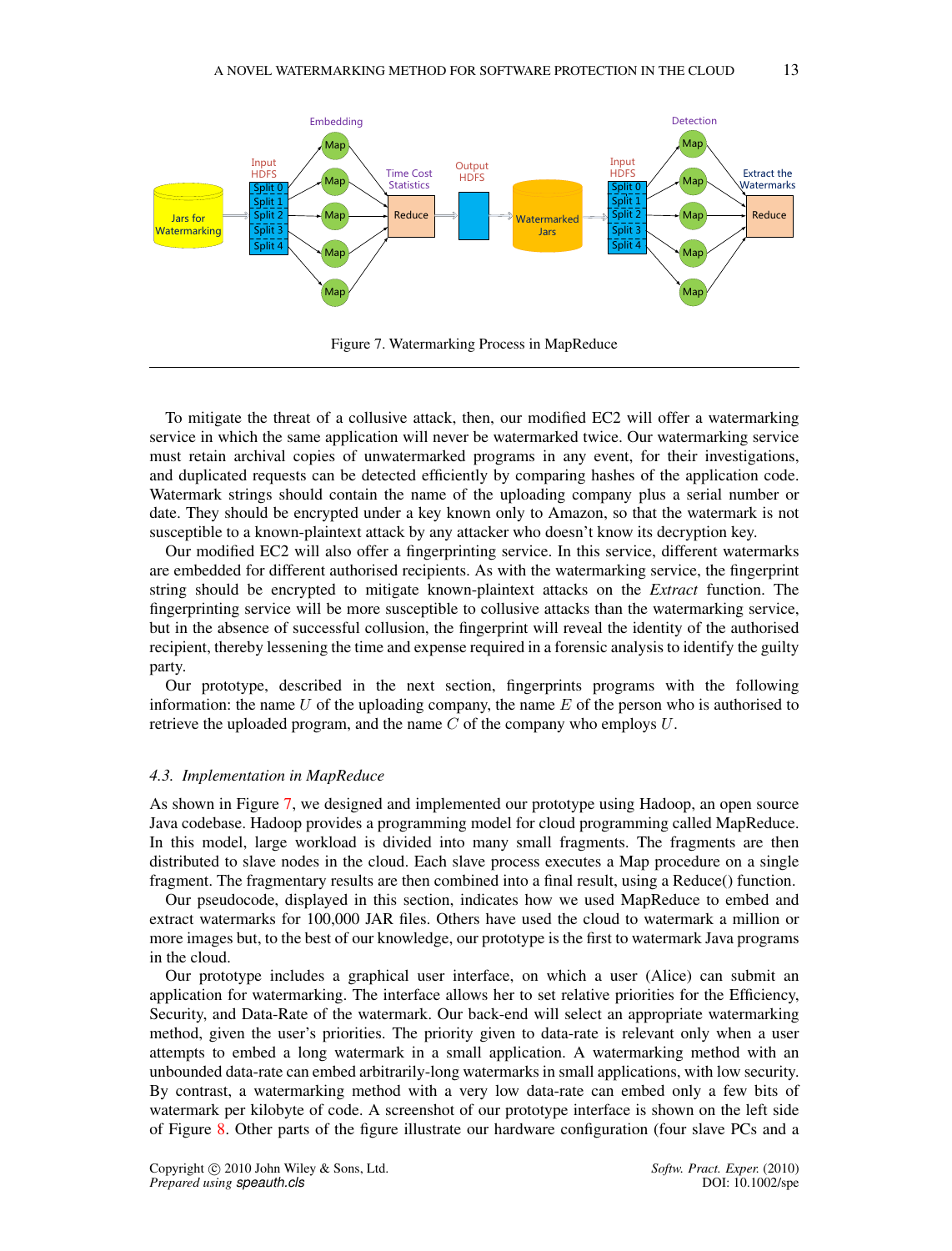| <b>Input</b> : $f$ – name of a JAR to be watermarked; A, $K$ – watermarking algorithm and key |                                                                                                                                                                                                    |  |  |  |  |  |
|-----------------------------------------------------------------------------------------------|----------------------------------------------------------------------------------------------------------------------------------------------------------------------------------------------------|--|--|--|--|--|
| 1 $P = \text{getJar}(HDFS, f)$ ;                                                              | // Get the JAR from the Hadoop filesystem                                                                                                                                                          |  |  |  |  |  |
|                                                                                               | // Test for false positives                                                                                                                                                                        |  |  |  |  |  |
|                                                                                               | // Concatenate names to form the watermark                                                                                                                                                         |  |  |  |  |  |
| 4 $P'$ = Embed.A(P, K, W);                                                                    | // Embed the watermark                                                                                                                                                                             |  |  |  |  |  |
| 5 FTMerr = $(\text{length}(P') = 0)$ ;                                                        | // Was an error detected during watermarking?                                                                                                                                                      |  |  |  |  |  |
|                                                                                               | // Write the watermarked JAR to the Hadoop FS                                                                                                                                                      |  |  |  |  |  |
|                                                                                               |                                                                                                                                                                                                    |  |  |  |  |  |
| 8 emit(FTMerr, FPerr);                                                                        | // Errors are summed in Embed.Reduce()                                                                                                                                                             |  |  |  |  |  |
|                                                                                               | Procedure $embea.map(T)$<br>2 FPerr = (Extract.A( $P, K$ ) $\neq \emptyset$ ');<br>$3$ W = "TeliaSonera.Cisco.Bob";<br>6 putJar(HDFS, $P'$ );<br>7 If (FPerr) putfile (HDFS, "f.falsepos", FPerr); |  |  |  |  |  |

#### Function Embed.Reduce(*X*)

 $P_{meas}$ d.ma $\overline{P}$ , 1, 134,  $\angle$ *f*)

**Input** :  $X$  – array of values emitted by Embed.Map Output : EmbeddingTime – total time for embedding; totalFP, totalFTM – total number of false positives and fail-to-marks 1 totalFP = 0; totalFTM =  $0$  ; 2 for each  $x \in X$  do 3  $\downarrow$  totalFP += *x*.1; totalFTM += *x*.2; 4 end for 5 EmbeddingTime = getTimecost(Embed);

Procedure Extract.Map(*f*)

**Input** :  $f$  – name of watermarked JAR;  $A$ ,  $K$  – watermarking algorithm and key 1  $P'$  = getJar(HDFS, f); // Get the JAR from the Hadoop filesystem 2 *W* = Extract.A(*P ′* // Extract the watermark 3 FNerr =  $(W \neq "Telia Sonera.Cisco.Bob")$ ; // 1 if a false negative, otherwise 0<br>4 putfile(HDFS, "f.w", FNerr + ";" + W); // Record details in HDFS 4 putfile(HDFS, "f.w", FNerr + "; " +  $W$ ); 5 emit(FNerr) ; // FNerr is summed in Extract.Reduce()

Function Extract.Reduce(*X*)

**Input** :  $X$  – array of values emitted by Extract.Map Output : ExtractionTime – total time for extracting; totalFN – total number of false negatives 1 totalFN =  $0$  : 2 for each  $x \in X$  do  $3$  | totalFN +=  $x$ ; 4 end for 5 ExtractionTime = getTimecost(Extract) ;

master), the Hadoop Distributed File System (HDFS), diagnostic output channel, and our provisions for creating an audit trail on the watermarking process.

Our Hadoop cluster has five computational nodes. Each node has a Pentium (R) Dual-Core CPU E6300 running at 2.8GHz, 4 GB of memory, and an 800 GB hard drive. The five nodes all provide service as slave nodes, and a second process on one node is the master node. Each node runs Ubuntu 9.10, JDK version 1*.*6*.*0 12, and Hadoop version 0.20. In the Hadoop profile, we place a 2 GB limit on the virtual memory available to any sub-process. Together, these five nodes comprise our cloudlet.

A full-scale cloud will have much greater computational resources than our cloudlet. A fullscale may also have much larger speed-of-light latencies, and possibly some bandwidth bottlenecks or significant routing latencies, between the infrastructural units that are cooperating on a single MapReduce process. These "scaling errors" in our experimental apparatus are significant threats to the validity of our experimental findings. Despite these threats, we are confident that the general shape of our experimentally-derived performance curves, and of some of our experimentally-derived performance parameters, would be similar to the curves and parameters which could be measured,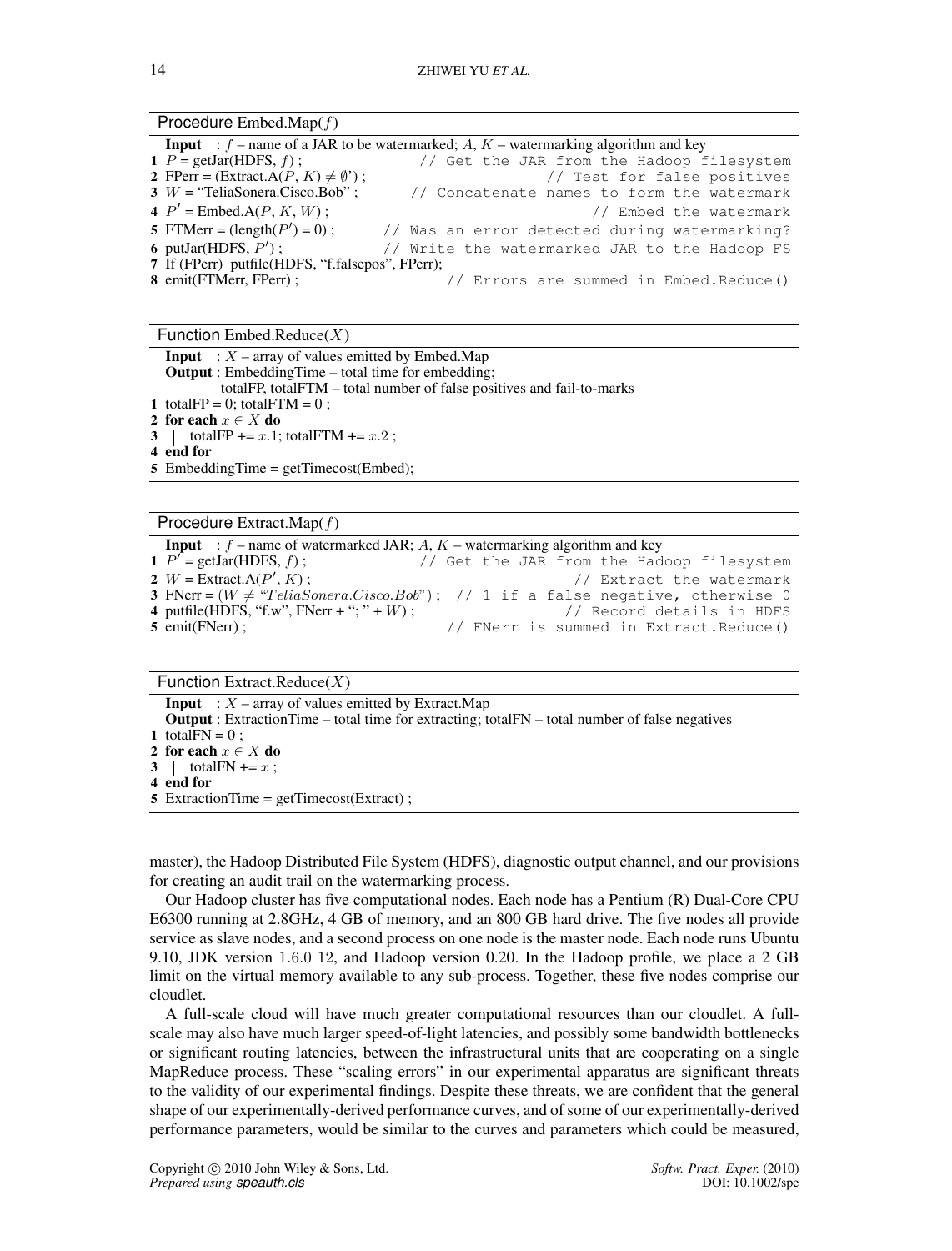

Figure 8. Prototype of Watermarking in the Cloud

by similar experimental techniques, on a full-scale cloud. In any event, we think it is generally advisable to build and test a prototype prior to building and testing a full-scale system.

The workload for our watermarking cloudlet is composed of 100,000 JAR files that we created from the following sources. We collected about 100 JARs from open-source developments at sourceforge. We collected 376 JARs from the plugins directory of IDE Eclipse. We wrote 20 JARs ourselves, including most of the ones (KMP, LIS, Huffman, Knapsack) we used for our evaluations of the time and space overheads of watermarking. Finally, we synthesized another 99,500 JARs from our first 500, by randomly adding and deleting classes from different JARs. The resulting workload is, undoubtedly, somewhat less diverse than a random selection of 100,000 JAR files from internet sources. However we believe it to be a plausible workload for testing the scalability of our watermarking system. Our smallest JAR is 20 KB, and our largest is 2 MB.

We used the Opaque Predicates watermarking algorithm GA1 [25] in our experimentation. According to Myles and Collberg [26], the resulting watermarks are robust to most, but not all, of the obfuscating transformations which Bob might attempt if he had access to the SandMark codebase. We will address the question of watermarking security more carefully below.

## 5. EVALUATION

Our watermarking system is intended to support collaboration between enterprises, as defined earlier in this article. Successful collaboration, at the enterprise level, requires support on many levels. At the managerial level, the person responsible for organising collaborative support involving computer systems is usually called a Chief Information Officer (CIO). A large corporation may also have a Chief Information Security Officer (CISO). A group of CIOs and CISOs, from prominent corporations such as Boeing, HP, and Standard Chartered Bank, founded the Jericho Forum at the offices of The Open Group in January 2004. Their goal was, and is, to define and promote solutions to the problems facing enterprises who are heavily sharing information across their corporate boundaries. In 2008, the Jericho Forum published the following definition of Collaboration Oriented Architectures (COA).

COA-compliant information architectures enable enterprises that use them to operate in a secure and reliable manner in an environment of increasing information threat, and where it is the growing norm to interact without boundaries, irrespective of the location of the data or the number of collaborating parties. [27]

Below, we evaluate our watermarking system against the five desirable attributes of a COA.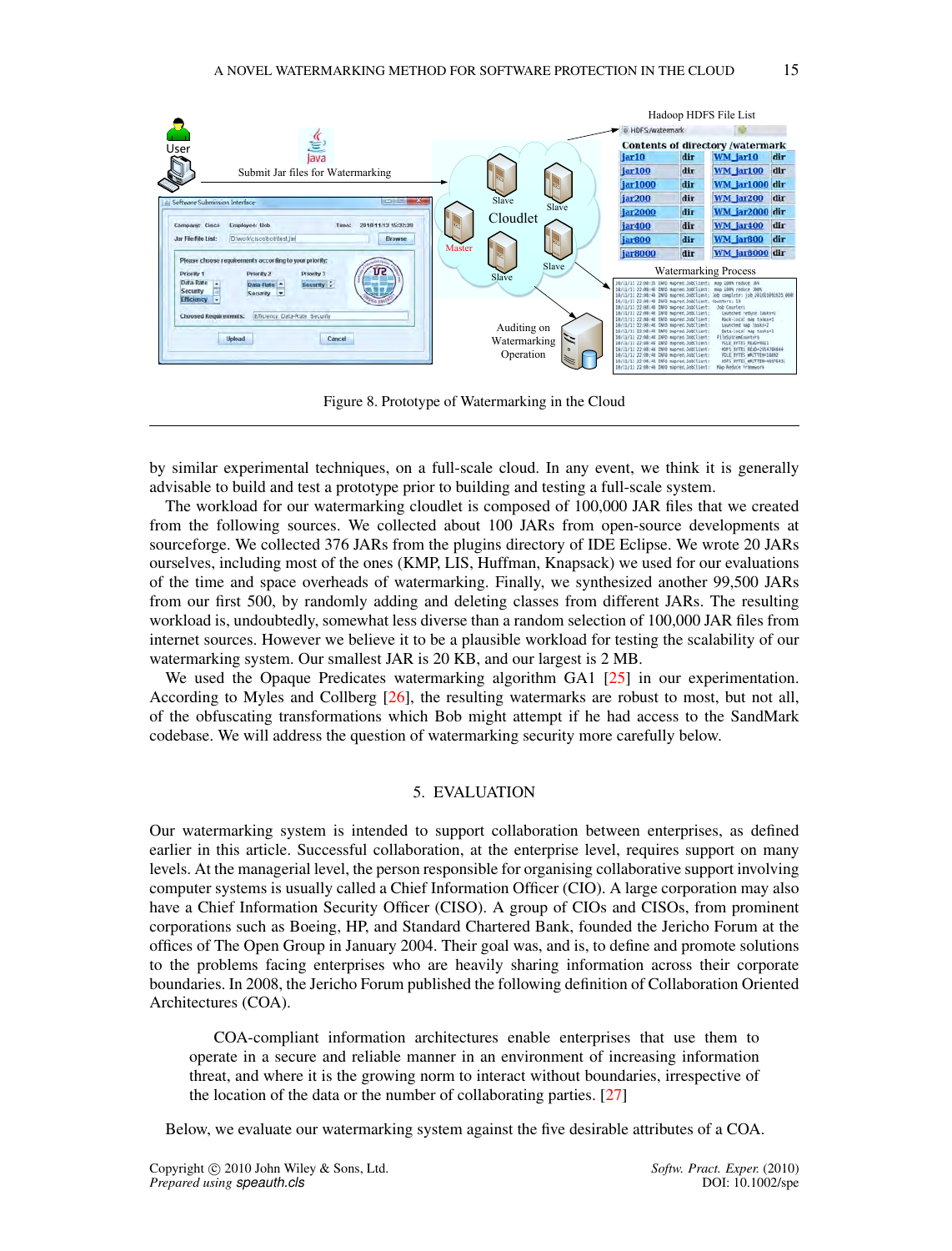Usability. "Security measures are non-intrusive, are readily managed by the relevant governing enterprises, and are easily understood by the individual end user  $[28]$ ." The users of our prototype had little difficulty operating our interface, however all were familiar with academic publications on software watermarking. Feedback from less expert users suggests that the data-rate concept can be difficult to understand, and that an even simpler interface would be preferable. Ideally, from the point of view of usability, our software watermarking system would be fully integrated into an organization's existing, general-purpose distributed rights management system.

To maximise both usability and effectivenss, the watermarking would not be a separate step requiring end-user interaction. Ideally watermarking and obfuscating transformations would occur at the time the code is compiled; and a visible access-control label would be attached in a postcompilation step before it is provided to either Alice or Bob. However such a high level of integration is infeasible for the foreseeable future, for it would require an extremely high level of integration of an organisation's code-production processes with its code-distribution processes, as well as extensive and expensive changes in the compiler itself.

Availability. "Information shared between collaborating organizations should not be rendered unavailable either by mistake or by an adversary. This implies that any 'at rest' encryption keys are escrowed, and that information is held in open-standard formats [28]." Our prototype exhibits four availability vulnerabilities.

- 1. The cloud may be unavailable to Alice when she attempts to upload her software.
- 2. A fail-to-mark (FTM) error during the watermarking step may introduce a serious bug, making Alice's software effectively unavailable to Bob.
- 3. The cloud may be unavailable to Bob when he attempts to download the software.
- 4. Finally, and most subtly, the watermarking service may be unavailable to Alice if the watermarking extractor falsely detects (in an FP error) the presence of someone else's watermark in her software.

Experimentation on our prototype cannot estimate the availability of a cloud-based service from Amazon or any other provider. In our experience, internet outages do occur at a noticeable frequency in corporate and university settings; and internet connectivity can be sporadic when travelling. So we would not expect 5-sigma (0.023%) availability, but we might enjoy 4-sigma (0.62%) availability for internet access to a cloud-based watermarking service from a reputable provider.

We didn't attempt to measure the rate at which our watermark embedder introduces bugs into program code. However we suspect it would be approximately 4-sigma, for we are using somewhat unstable middleware (Hadoop 0.20) for our filesystem and our MapReduce primitives. The Opaque Predicates watermark embedder needs only a near-trivial static analysis to find safe places to insert its known-true and known-false branches, so we would be surprised if it were introducing bugs in the programs it watermarks. In a production version of our watermarking system, the bug-introduction rate should be extremely small: 6-sigma or better.

We observed no false positives in our experimentation, however we did not measure under adversarial conditions. As discussed in the next section, the false positive rate must be extremely low, 6-sigma or better, in order for the system to be economically feasible. Such a low rate of false positives is easily obtained for the Opaque Predicates method, because Alice has only a very small chance of writing code that seems to contain a single bit of such a watermark. For watermarking methods where spurious watermark bit-detections are more likely, appending 19 bits of error-detecting code to the watermark will reduce its FPR to below the 6-sigma level of 0.0002%.

Summing these error rates, we estimate the availability of a production version of our system to be 4-sigma because of the somewhat-sporadic internet connectivity we have assumed for Alice and Bob. This compares favourably to the availability of an obvious alternative design. In this alternative, Alice uploads her application to a cloud-based computational server which provides Bob with execute-only privileges. Alice is thus offering her software to Bob as a SaaS cloud. In this alternative design, Alice is very well protected against the secondary-user threat of unauthorised distribution. However Bob is susceptible to internet outages whenever he tries to run Alice's application. In our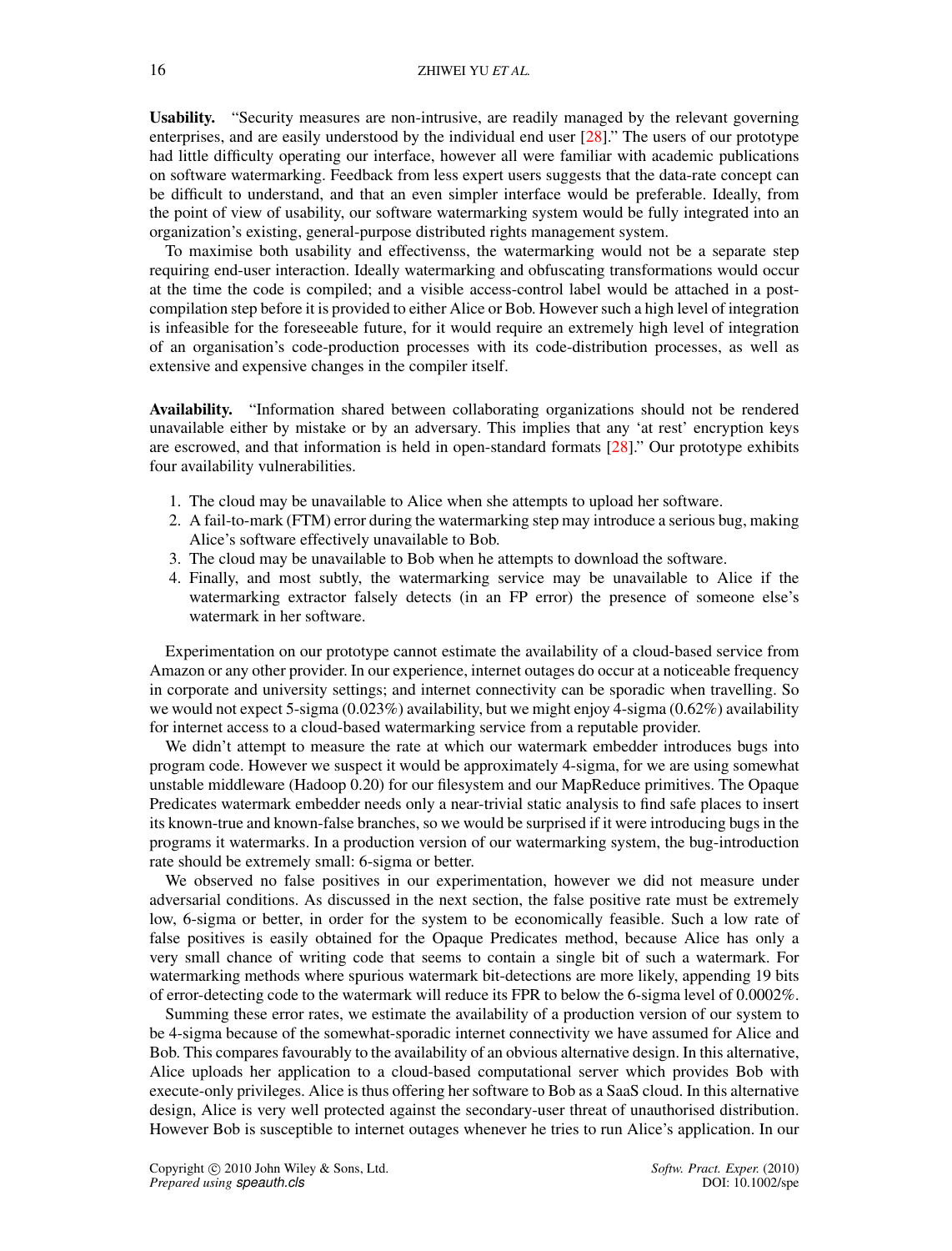design, Bob is only dependent on internet connectivity once: when he downloads Alice's software. Furthermore, if Alice's software requires very high bandwidth to any of Bob's I/O devices, such as graphics-display hardware, then its performance would be unacceptable as a cloud SaaS.

Efficiency/Performance. "Security measures should not greatly affect the latency, bandwidth, or total cost of data retrieval, storage, or transmission. This implies that collaborating partners must possess the means to rapidly access decryption keys for all data in their possession for which they continue to have access privileges, allowing rapid date retrievals and offline malware scans [28]."

Our design allows Bob to have full access to Alice's decrypted software, and the watermarked software is only slightly slower than the original. Further performance detail is provided in the next subsection.

Effectiveness. "COA-compliant architectures should provide an effective approach to organizing and controlling secure data transport and storage among a wide range of existing and future corporate information systems [28]."

Our design allows Bob to use any software provided by Alice, without imposing any special requirements on his platform. As noted above, if a high degree of security against the secondaryuser threat is required, and if Alice's software does not required high bandwidth to Bob's I/O devices, then Alice should provide Bob with execute-only access to her software on a cloudbased server. However interorganizational collaborations are characterized by a high degree of trust. Collaborating organizations must trust each others' access control systems, before releasing their sensitive documents outside the corporate boundary. In such a trusting context, our watermarking design provides a method for verifying that trust has been well-placed in the past, as well as providing a way to mitigate the secondary-user threat.

As noted by Collberg and Myles [26], opaque predicate watermarks can be removed or distorted by some obfuscating transforms. If Bob is sufficiently well-informed about the watermarks currently being embedded by our system, if he has access to powerful deobfuscators, and if he is willing to debug any bugs introduced during deobfuscation, then he can take appropriate countermeasures. However our watermarking design will significantly raise the bar for secondary user attacks, because the attacker must dewatermark as well as adjust the visible label. Even skilled attackers may be deterred by the possibility that a watermarking system is using more than one watermarking method. Discovering and removing one watermark does not guarantee that all watermarks have been removed. By this argument, our system is very effective against adversaries who are unaware that the software is being watermarked, and also against adversaries who are worried that they may not be able to discover and remove all watermarks.

Agility. "COA-compliant architectures must take into account the dimensions of timeliness and flexibility, so as to enable development of business-driven enterprise architectures that are appropriately flexible and adaptable to facilitate changes in business operations with optimal rapidity and ease, with minimal disruption [28]."

In our performance tests, watermarking with opaque predicates requires a few seconds of CPU time. Our prototype indicates that the setup time for watermarking in the cloud is negligible. If Alice wants to watermark and distribute *n* applications within the next hour, she should use at least *n/*1000 compute servers.

Alice must spend a few seconds specifying the access control labels and watermarks on her software. Overall, our prototype suggests that watermarking should improve agility, by giving Alice (and her employer TeliaSonera) more confidence that her software will not be inappropriately distributed by her secondary user Bob of Cisco.

## *5.1. Watermarking Time Cost Evaluation*

As shown in Figure 9, when watermarking 100 or fewer programs, using a single PC is faster than running a MapReduce watermarking process on our cloudlet. The cutover point is 200 programs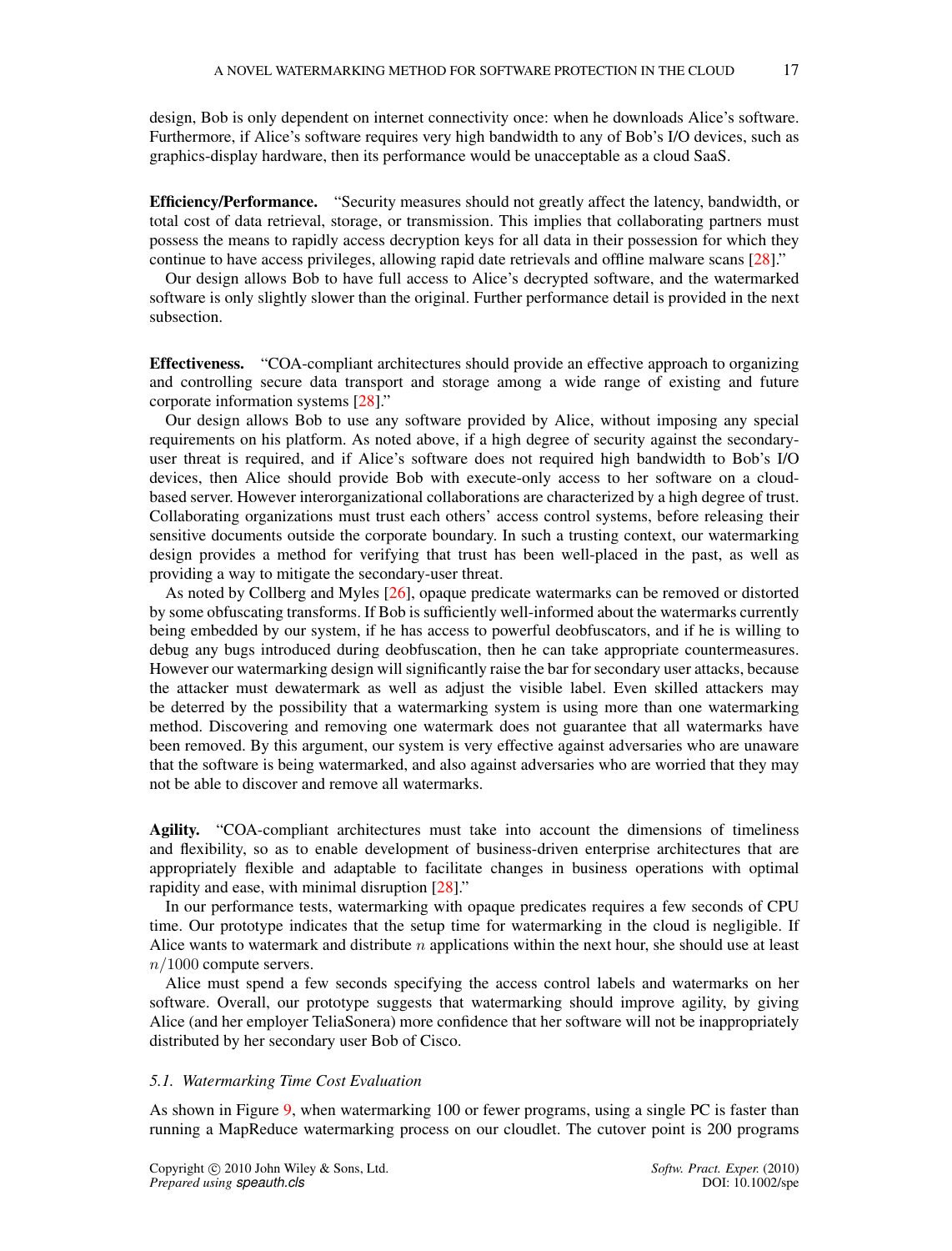| <b>Number of Jar files</b> |                      | <b>Embedding Time Cost (s)</b> | <b>Extracting Time Cost (s)</b> |                      |  |
|----------------------------|----------------------|--------------------------------|---------------------------------|----------------------|--|
|                            | <b>Local PC</b>      | <b>Cloudlet</b>                | <b>Local PC</b>                 | <b>Cloudlet</b>      |  |
| $1 \times 10^{1}$          | $3.4 \times 10^1$    | $5 \times 10^{1}$              | 1.36                            | $2.3 \times 10^{1}$  |  |
| $1 \times 10^2$            | $3.01 \times 10^{2}$ | $2.83 \times 10^{2}$           | $1.4 \times 10^{1}$             | $2.6 \times 10^1$    |  |
| $2\times10^2$              | $6.58 \times 10^{2}$ | $3.69 \times 10^{2}$           | $2.7 \times 10^{1}$             | $2.8 \times 10^{1}$  |  |
| $1 \times 10^3$            | $3.81 \times 10^{3}$ | $7.88 \times 10^{2}$           | $1.58 \times 10^{2}$            | $3.3 \times 10^1$    |  |
| $1 \times 10^4$            | $3.93 \times 10^{4}$ | $5.33 \times 10^{3}$           | $1.47 \times 10^{3}$            | $3.51 \times 10^{2}$ |  |
| $1 \times 10^5$            | $4.11 \times 10^5$   | $8.32 \times 10^{4}$           | $1.69 \times 10^{4}$            | $3.18 \times 10^{3}$ |  |



Figure 9. Time Cost of Watermarking in Local PC and Cloudlet. (a) Embedding. (b) Extracting.

when extracting watermarks. However requiring all watermarking to occur in the cloud, as in our design, will add at most a second or two to the completion time for even the smallest workloads. As might be expected, there is a five-fold speed advantage on our 5-PC cloudlet for large dataset. The speedup ratio is above 4x when embedding 1000 or more watermarks, or when extracting 10000 or more watermarks. Embedding a watermark using the Opaque Predicates method takes about 25x more time than extracting this watermark.

Figure 10 shows the time required to embed and extract a watermark for each file in our small (1000 JAR) dataset. These plots show the difference in completion timestamps for successive completions of watermarking tasks on each of our five slave PCs. Watermarking takes anywhere between 2.9 and 4.4 seconds per file, depending on the filesize. Extraction time is even more variable: between 10 and 170 msec. The 10 msec granularity in the extraction data is the length of one "tick" of the time-sharing clock in the operating system. The average time for embedding is 3.5 seconds, and the average time for extracting is 66 msec.

# *5.2. Overhead Evaluation*

The Opaque Predicates watermarking process adds a few executable instructions to the Java software for each bit of watermark. This results in a modest increase in the size of the jarfile, as shown for a few files in Figure 11. For these files, the codesize never increases by more than 3.5%, even when a 64-bit watermark is embedded. When smaller watermarks are embedded, the codesize bloat is less, on average. This plot shows a significant granularity in the size-increase percentage, as a function of the watermark length, which defies a simple explanation. Because JAR files are compressed, the introduction of additional code bytes is likely, but not absolutely guaranteed, to increase the total size of the JAR.

The additional bytecodes introduced by an Opaque Predicate watermark are executed: they are not dead code. This is a significant security advantage, for it is impossible to remove a branch from live code safely, unless a static analysis reveals that the branch is always-true or alwaysfalse. However this security advantage comes at a cost in execution time. Our implementation of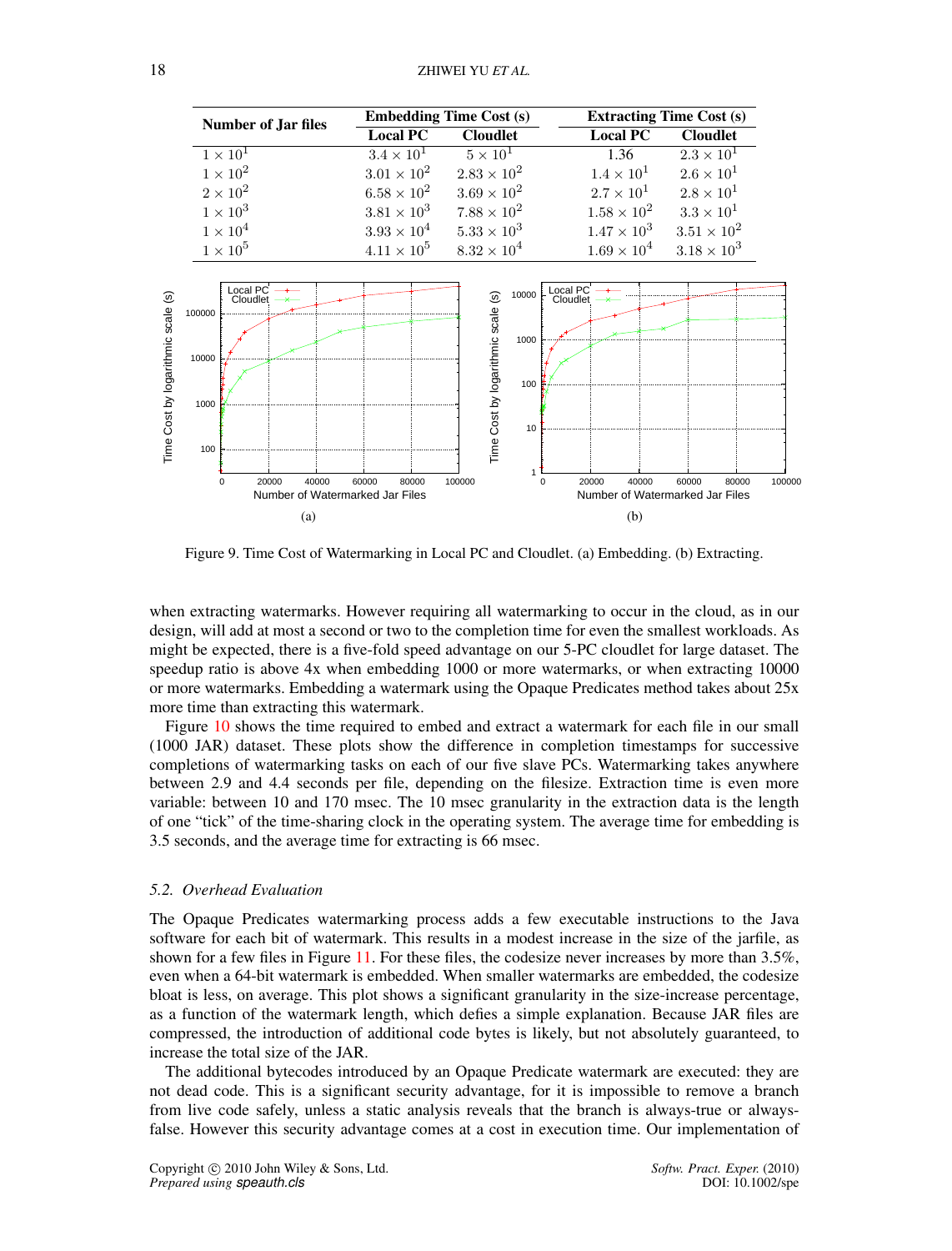

Figure 10. Distribution of 1000 Jars in Cloudlet. (a) Embedding. (b) Extracting.



Figure 11. Evaluation Results of Size Increase

the Opaque Predicates watermark does not perform the (generally dynamic) analysis required to form an accurate estimate of conditional branch frequencies, nor does it even do the static analysis required to identify nests of for-loops. Accordingly, some of the inserted predicates will be in inner loops or other frequently-executed areas of code; and any insertions of code into such areas can significantly increase execution time in the worst case.

We evaluated runtime overheads in two different ways.

CaffeineMark. CaffeineMark is a series of microbenchmarks, each of which measures different aspects of the runtime performance of a Java interpreter and its execution environment. The CaffeineMark score, for each microbenchmark, is roughly the number of Java instructions executed per second. Our summary time metric, called "Overall" in Table III, is the geometric mean of the scores on the following six microbenchmarks (test items): Sieve, Loop, Logic, String, Float, Method, Overall. We repeated each measurement ten times, reporting only the averages here.

We define the runtime slowdown as follows:

$$
Runtime Slowdown = \frac{OriginalScore - WatermarkedScore}{OriginalScore} \times 100\%
$$
 (3)

As can be seen in Table III, we never observed a slowdown greater than 1.6%, and the overall slowdown was about 0.7% for 8-bit, 16-bit, 32-bit and 64-bit watermarks. We had initially expected to see the slowdown increasing with the size of the watermark. However the data shows no such increasing trend. We tentatively conclude that even the smallest (8-bit) watermarks are likely to insert an opaque predicate into the innermost loop of the loopnest in a CaffeineMark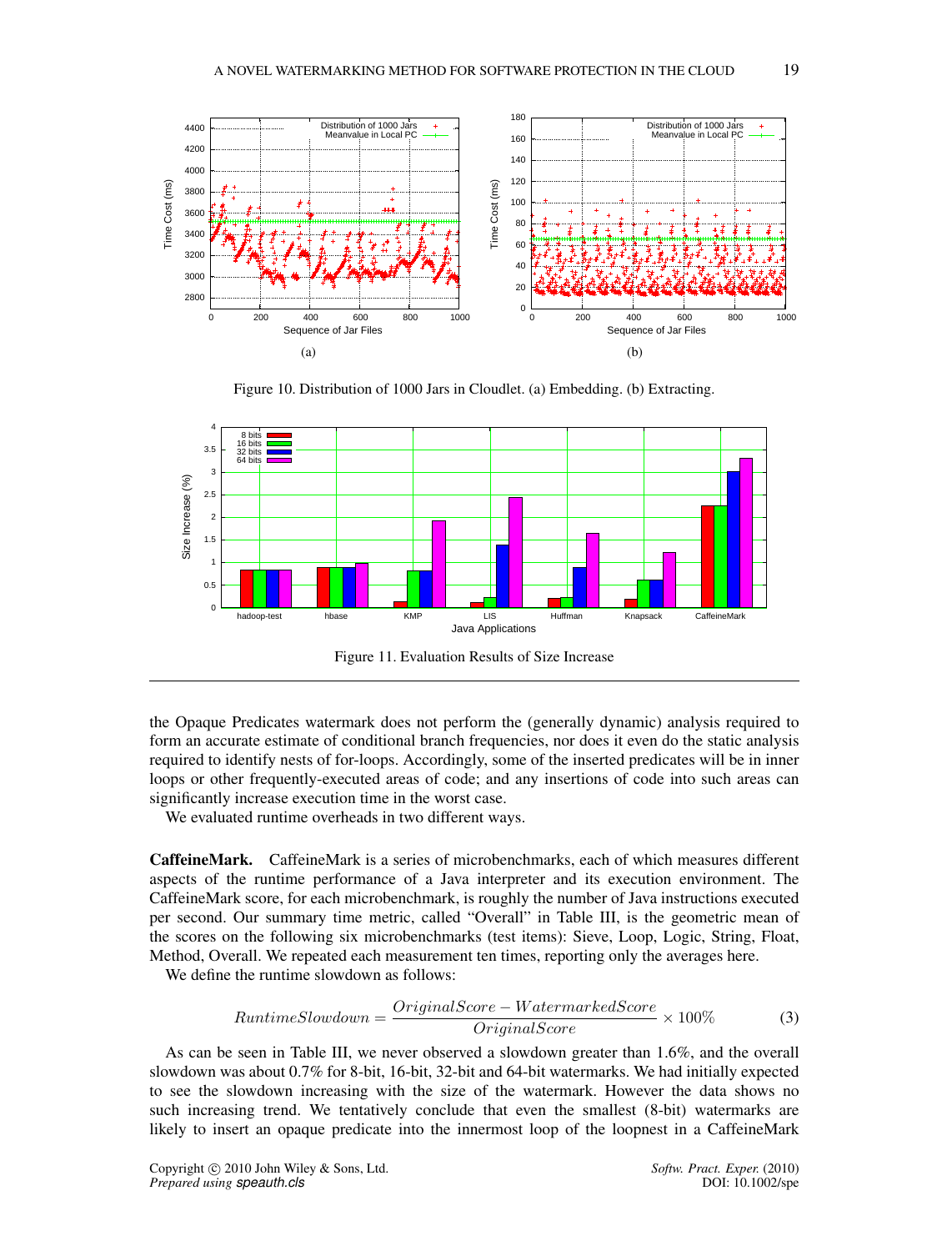

Figure 12. Runtime Overhead. (a) CaffeineMark. (b) Executable Java applications.

microbenchmark. The remainder of the watermark code insertions occur in less time-sensitive code, so the overall time performance is essentially invariant to the length of the watermark

| <b>Item</b>                                                      | <b>Score</b> | 8 bits |           | 16 bits |           | 32 bits |           | 64 bits |           |
|------------------------------------------------------------------|--------------|--------|-----------|---------|-----------|---------|-----------|---------|-----------|
|                                                                  |              | WS     | $RS(\%)$  | WS      | $RS(\%)$  | WS      | $RS(\%)$  | WS      | $RS(\%)$  |
| <b>Sieve</b>                                                     | 54236        | 53899  | 0.6213585 | 53958   | 0.5125747 | 54190   | 0.1848145 | 54150   | 0.1585663 |
| Loop                                                             | 121815       | 121723 | 0.0755244 | 121758  | 0.0467923 | 121730  | 0.0697779 | 121723  | 0.0755244 |
| Logic                                                            | 68702        | 67735  | 1.4075282 | 68618   | 0.1222672 | 68348   | 0.5152688 | 68321   | 0.5545690 |
| <b>String</b>                                                    | 64577        | 63625  | 1.4742091 | 64131   | 1.2906484 | 63672   | 1.4014278 | 63734   | 1.3054183 |
| Float                                                            | 101267       | 99848  | 1.4012462 | 100269  | 0.9855135 | 100523  | 0.8113225 | 100349  | 0.9152725 |
| <b>Method</b>                                                    | 88646        | 87261  | 1.5623942 | 87371   | 1.4383052 | 87319   | 1.4676358 | 87335   | 1.4789161 |
| <b>Overall</b>                                                   | 80049        | 79476  | 0.727055  | 79542   | 0.7353620 | 79725   | 0.5947255 | 79543   | 0.6321131 |
| <b>Abbreviation:</b> WS: Watermarked Score, RS: Runtime Slowdown |              |        |           |         |           |         |           |         |           |

Table III. Summary of the Watermarked CaffeineMark Scores

We were pleasantly surprised to discover that the Opaque Predicates watermarking method, despite its lack of analysis to identify the most time-critical portions of a Java code, has only a very small effect on the runtime performance of the CaffeineMark microbenchmarks.

Executable Java applications. We conducted a second set of runtime overhead experiments, on four JAR files written over the past few years by members of our research team, to validate our results on the Caffeinemark JARs. The results are plotted on the righthand side of Figure 12. On these four files, as with the CaffeineMark microbenchmarks, the typical slowdown was a fraction of a percent. Most of these codes exhibit the linear dependence of slowdown on watermark length that we had originally expected. We suspect that this is because our codes do not spend most of their time executing a single loop nest, so that inserting the  $k$ -th watermark bit, for  $k > 8$ , has a significant chance of inserting code that will be frequently executed.

To summarise: our experience with Opaque Predicates watermarking suggests that it is very unlikely to significantly increase runtime. Even 64-bit watermarks, which insert 8 times as much code as 8-bit watermarks, caused no more than a 1.6% slowdown on any of the ten applications we tested. Usually the slowdown was less than  $1\%$ , which we think would be imperceptible to any user.

We recommend that any watermarking service agreement should disclose that the watermarking process is likely to cause a modest increase in the time and space required to execute the code.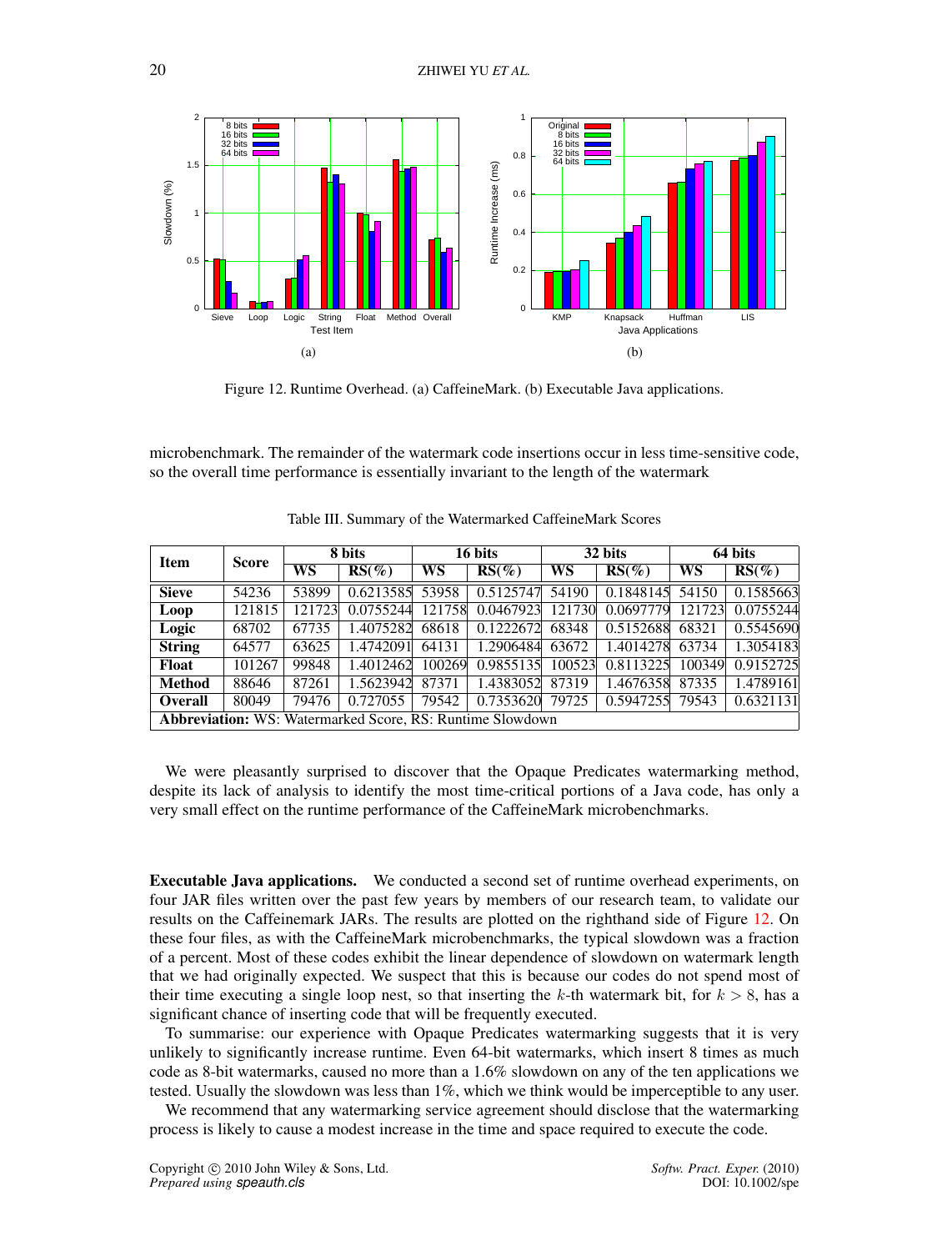|     | Watermark Size Fail to Mark (FTM) | <b>False Negative</b> | <b>False Positive</b> | Accuracy |
|-----|-----------------------------------|-----------------------|-----------------------|----------|
|     |                                   |                       |                       | 100\%    |
| 16  |                                   |                       |                       | 100%     |
| 32  |                                   |                       |                       | 100%     |
| 64  | 27                                |                       |                       | 99.973%  |
| 128 | 156                               |                       |                       | 99.844\% |
| 256 | 1335                              |                       |                       | 98.665%  |

Table IV. Detection Performance with Diverse Watermark Sizes

#### *5.3. Watermarking Error Rates*

We measured three error rates in the watermarking process: fail-to-mark errors (FTM), false negatives (FN), and false positives (FP). The test conditions were non-adversarial. A higher FN error rate would be observed in any situation where a clever adversary, such as Bob in our scenario, is employing an obfuscator in an attempt to prevent our watermarks from being detected. An adversary may also be able to create false-positives by transforming a program in such a way that it triggers a watermark detector.

Table IV contains a summary of our experimental results. The FTM is a count of the JARs which were not watermarked because our Opaque Predicates method could not find enough safe sites to insert watermarking code. Unsurprisingly, the FTM count increases sharply with the length of the watermark. The FTM rate becomes worse than 5-sigma, that is, greater than 0.23%, if the watermark is more than 32 bits in length. This is a disappointing result, for it implies that our prototype's method of formation of a watermark string by concatenating the 8-bit ASCII characters in a few names is infeasible.

In view of this experimental finding, we now recommend that the watermarking service should embed 32-bit hashes of strings rather than the strings themselves. This adjustment of our base design will greatly improve its FTM, and it will also improve its resilience to some adversarial attacks involving pattern recognition (because the watermarks will now resemble random bitstrings rather than ASCII text in a natural language).

Our measured false negative rate (FNR) and false positive rate (FPR) are both zero. The zero FPR implies that our system will generate no false alarms. The zero FNR implies that our system will prevent secondary-user fraud by any attacker who changes a visible label but who doesn't attempt to remove a software watermark. The Bob in our scenario will attempt to remove a watermark, but he can never be completely sure of his success. He will be deterred unless he is confident that his adversarial FNR is very high – well above  $50\%$  – because he will face a significant punishment if he fails to remove the watermark. If Bob is at all clever, he will realise that new types of watermarks may be introduced at any time, and that a single application may have many different watermarks. Accordingly, we recommend that the watermarking service have a provision for embedding multiple watermarks. If the security of the first watermarking process is ever compromised by a publication of de-watermarking software, then the second process should be activated.

# 6. SUMMARY AND CONCLUSION

We have examined the use of cloud computing for inter-organizational collaborations involving the transmission of copyright software from one party (Alice of TeliaSonera) to another (Bob of Cisco). We have identified a secondary-user threat to the security of these exchanges: Bob might redistribute the software for private gain or revenge. Because Bob, as an employee of Cisco, is authorised to use Alice's software (and he may even be authorised to edit it), it is difficult to prevent him from modifying its access-control labels. However, if Alice's software is robustly watermarked, Bob's unauthorised redistribution could – at least in principle – be detected.

Our contributions, in this article, were threefold.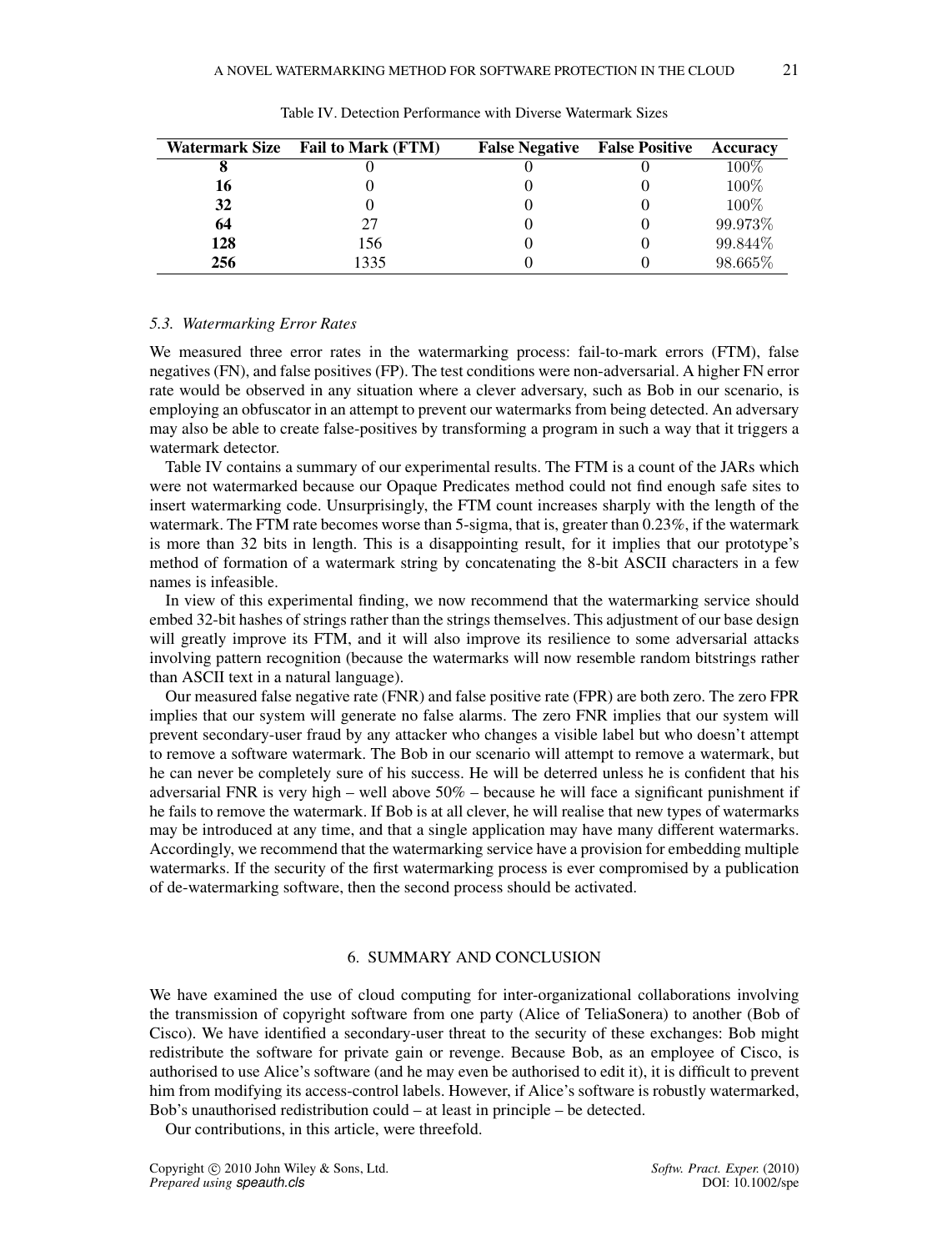- 1. We articulated a secondary-user threat to collaborative sharing of copyright software. We argued that rights-management systems using the usual forms of protection (e.g. encryption, security labelling, and access control) are susceptible to this threat.
- 2. We presented a design for a cloud-based watermarking service. We argued that it will be in the interest of cloud service providers to provide such a service, and even to detect (and to report on) the watermarks embedded by other reputable cloud service providers. We evaluated our design against the criteria stated by the Jericho Forum [28].
- 3. We constructed a prototype of our cloud-based watermarking service, collecting and analysing experimental data on our practical experience with this prototype.

We conclude that our watermarking system, if refined to practice along the lines we suggest, would mitigate but not entirely nullify the threat of unauthorised distributions of copyright software by its secondary users.

*Acknowledgments.* This work is partially supported by the National Basic Research Program of China (No. 2009CB320706), the National Natural Science Foundation of China (No. 61073005, No. 90718010, No. 60803016), the National HeGaoJi Key Project (No. 2010ZX01042-002-002-01), and Tsinghua National Laboratory for Information Science and Technology (TNLIST) Cross-discipline Foundation.

#### **REFERENCES**

- 1. Business Software Alliance. Sixth annual BSA and IDC global software piracy study, May 2009.
- 2. Business Software Alliance. Seventh annual BSA and IDC global software piracy study, May 2010.
- 3. Cloud Security Alliance. Security guidance for critical areas of focus, Dec 2009.
- 4. Tharaud J, Wohlgemuth S, Echizen I, Sonehara N, Muller G, Lafourcade P. Privacy by data provenance with digital watermarking - a proof-of-concept implementation for medical services with electronic health records. *Sixth International Conference on Intelligent Information Hiding and Multimedia Signal Processing (IIH-MSP)*, 2010; 510–513, doi:10.1109/IIHMSP.2010.130.
- 5. Hwang K, Li D. Trusted cloud computing with secure resources and data coloring. *IEEE Internet Computing* Sept-Oct 2010; 14(5):14–22, doi:10.1109/MIC.2010.86.
- 6. Jericho Forum. *Collaboration Oriented Architecture, Version 2.0* Nov 2008.
- 7. Armbrust M, et al. Above the Clouds: A Berkeley view of cloud computing. *Technical Report UCB/EECS-2009-28*, EECS Department, University of California, Berkeley Feb 2009.
- 8. Gens F. IT cloud services user survey, part 2: Top benefits and challenges, 2008.
- 9. Lian S, Zhang Y, Lian S, Zhang Y. *Handbook of Research on Secure Multimedia Distribution*. Information Science Reference: Hershey, PA, 2009, doi:10.4018/978-1-60566-262-6.
- 10. Lian S, Kanellopoulos D, Ruffo G. Recent advances in multimedia information system security. *Informatica (Slovenia)* 2009; 33(1):3–24.
- 11. Hwang K, Kulkareni S, Hu Y. Cloud security with virtualized defense and reputation-based trust mangement. *Eighth IEEE International Conference on Dependable, Autonomic and Secure Computing (DASC '09)*, 2009; 717 –722, doi:10.1109/DASC.2009.149.
- 12. Rindfleisch TC. Privacy, information technology, and health care. *Communications of the ACM* Aug 1997; 40(8):93–100.
- 13. Identity Theft Resource Center. Data breaches, 2007-2009.
- 14. Collberg C, Thomborson C. Software watermarking: Models and dynamic embeddings. *POPL*, 1999; 311–324.
- 15. Collberg C, Thomborson C. Watermarking, tamper-proofing, and obfuscation Tools for software protection. *IEEE Trans. Software Eng.* 2002; 28(8):735–746.
- 16. Zhu W, Thomborson C. Recognition in software watermarking. *First ACM International Workshop on Content Protection and Security (MCPS 06)*, ACM: New York, NY, USA, 2006; 29–36, doi:http://doi.acm.org/10.1145/ 1178766.1178776.
- 17. Paterson K. *Credit Card Issuer Fraud Management*. Mercator Advisory Group Dec 2008.
- 18. Zhu W, Thomborson C, Wang FY. A survey of software watermarking. *ISI*, 2005; 454–458.
- 19. Collberg C, Nagra J. *Surreptitious Software: Obfuscation, Watermarking, and Tamperproofing for Software Protection*. Addison-Wesley Professional, 2009.
- 20. Liu L, Yu ESK, Mylopoulos J. Security and privacy requirements analysis within a social setting. *Eleventh IEEE International Conference on Requirements Engineering (RE 2003)*, IEEE Computer Society, 2003; 151–161.
- 21. Thomborson C. A framework for system security. *Handbook of Information and Communication Security*, Stamp M, Stavroulakis P (eds.). Springer, 2010; 3–20, doi:10.1007/978-3-642-04117-4 1.
- 22. Yu Z, Thomborson C, Wang C, Fu J, Wang J. A security model for VoIP steganography. *Multimedia Information Networking and Security, 2009.*, vol. 1, 2009; 35 –40, doi:10.1109/MINES.2009.227.
- 23. Waibel G. Collaboration contexts: Framing local, group and global solutions, 2010.
- 24. Amazon. *Introduction to Elastic MapReduce*. API version 2009-03-31 edn. 2009.